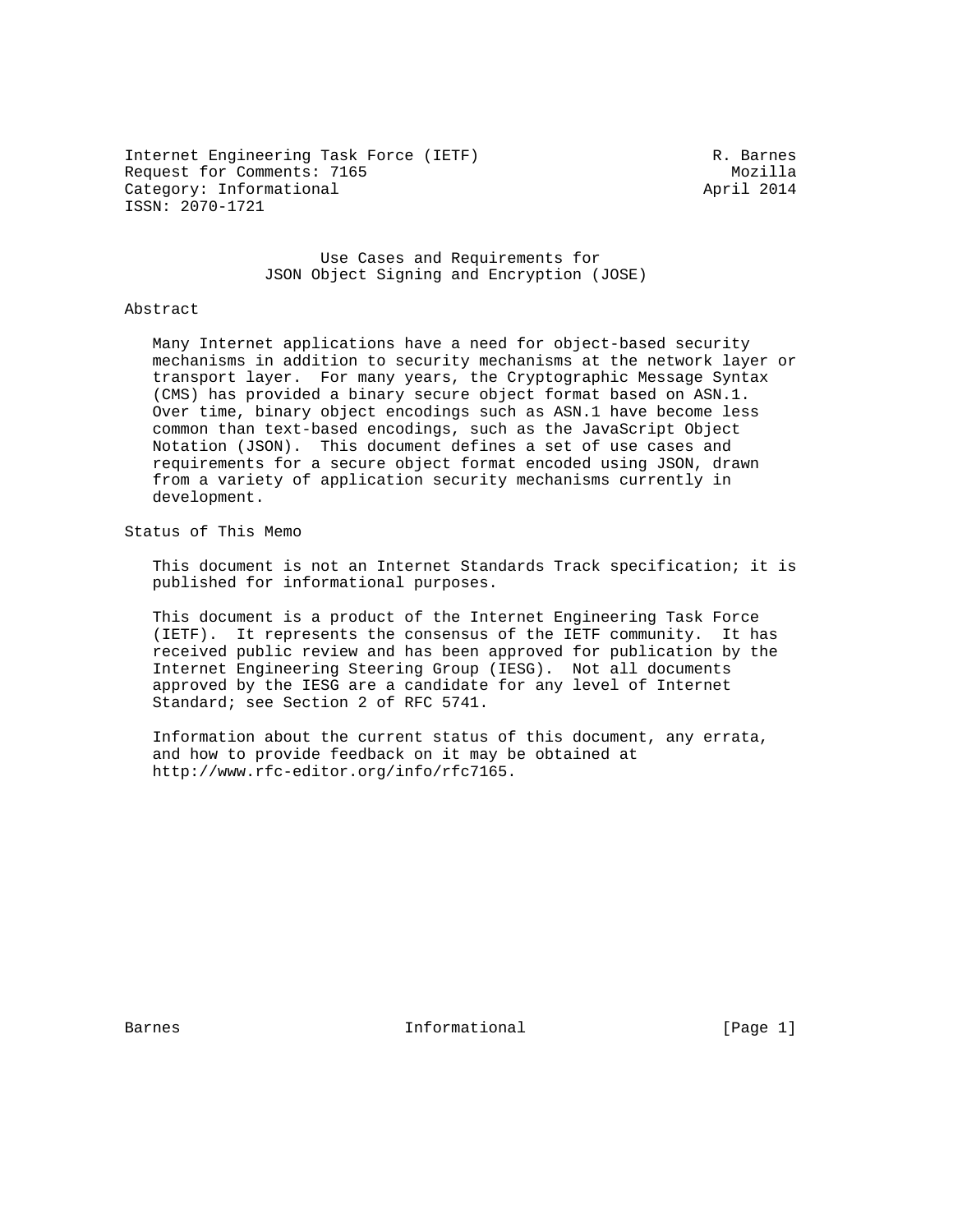# Copyright Notice

 Copyright (c) 2014 IETF Trust and the persons identified as the document authors. All rights reserved.

 This document is subject to BCP 78 and the IETF Trust's Legal Provisions Relating to IETF Documents (http://trustee.ietf.org/license-info) in effect on the date of publication of this document. Please review these documents carefully, as they describe your rights and restrictions with respect to this document. Code Components extracted from this document must include Simplified BSD License text as described in Section 4.e of the Trust Legal Provisions and are provided without warranty as described in the Simplified BSD License.

Table of Contents

| 2.1<br>3.                                     | $\overline{4}$<br>5<br>6 |
|-----------------------------------------------|--------------------------|
|                                               |                          |
|                                               |                          |
| Requirements on Application Protocols<br>4.   |                          |
| 5.                                            | 7                        |
| 5.1.                                          | 7                        |
| 5.2.                                          | 7                        |
| 5.3.                                          | 9                        |
| 5.4.<br>XMPP                                  | 10                       |
| 5.5.<br>ALTO                                  | 12                       |
| 5.6.                                          | 13                       |
| 5.7.                                          | 15                       |
| 5.8.                                          | 16                       |
| 5.8.1. Example: MAC Based on ECDH-Derived Key | 16                       |
| 5.8.2. Object Security for CoAP               | 17                       |
| 6.                                            | 18                       |
| 6.1. Functional Requirements                  | 18                       |
|                                               | 19                       |
|                                               | 20                       |
|                                               | 20                       |
| $\mathsf{R}$                                  | 21                       |
| Normative References<br>8 1                   | 21                       |
| Informative References<br>8.2.                | 21                       |
|                                               | 25                       |

Barnes **Informational Informational** [Page 2]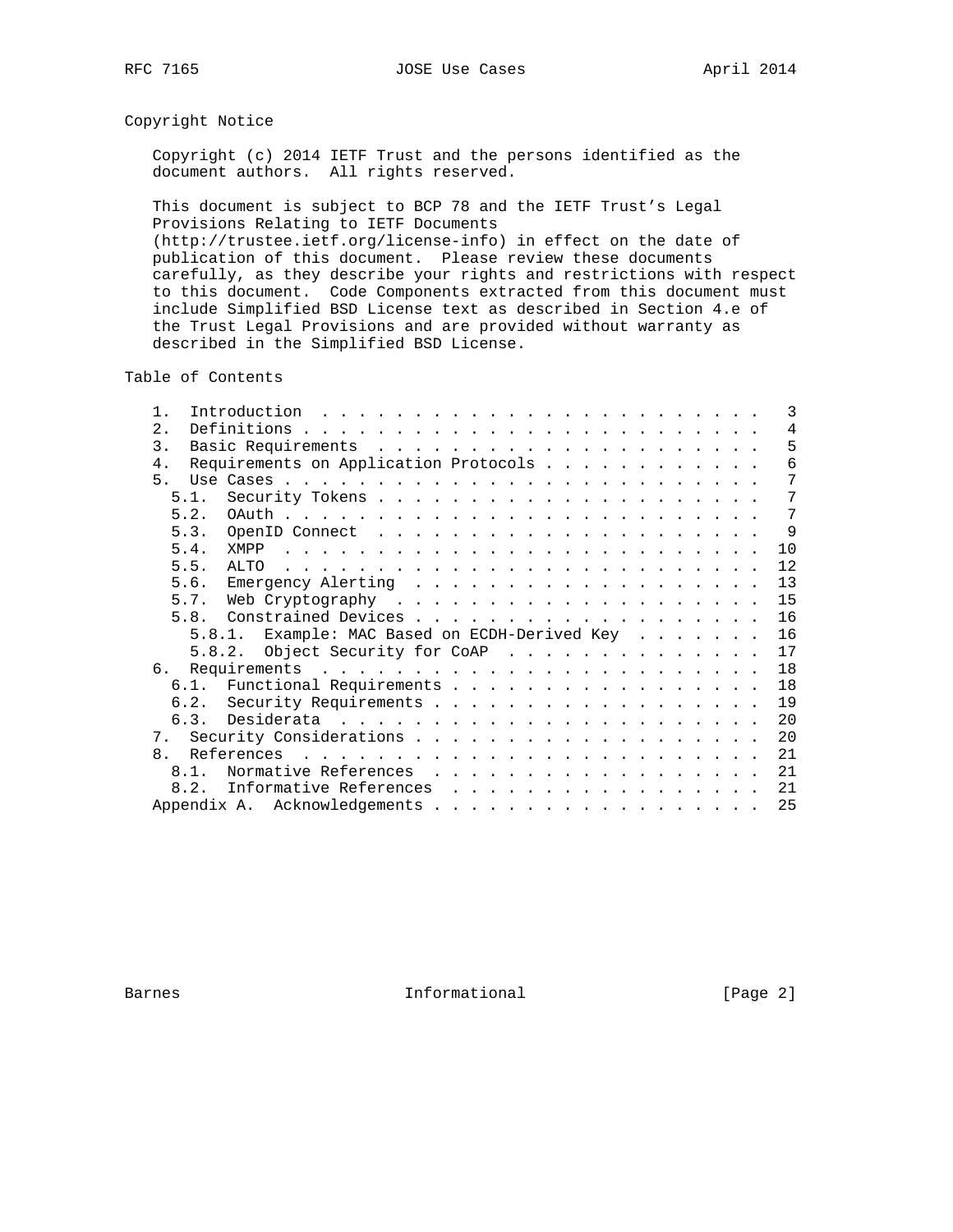# 1. Introduction

 Internet applications rest on the layered architecture of the Internet and take advantage of security mechanisms at all layers. Many applications rely primarily on channel-based security technologies such as IPsec and Transport Layer Security (TLS), which create a secure channel at the IP layer or transport layer over which application data can flow [RFC4301] [RFC5246]. These mechanisms, however, cannot provide end-to-end security in some cases. For example, in protocols with application-layer intermediaries, channel based security protocols would protect messages from attackers between intermediaries, but not from the intermediaries themselves. These cases require object-based security technologies, which embed application data within a secure object that can be safely handled by untrusted entities.

 The most well-known example of such a protocol today is the use of Secure/Multipurpose Internet Mail Extensions (S/MIME) protections within the email system [RFC5751] [RFC5322]. An email message typically passes through a series of intermediate Mail Transfer Agents (MTAs) en route to its destination. While these MTAs often apply channel-based security protections to their interactions (e.g., STARTTLS [RFC3207]), these protections do not prevent the MTAs from interfering with the message. In order to provide end-to-end security protections in the presence of untrusted MTAs, mail users can use S/MIME to embed message bodies in a secure object format that can provide confidentiality, integrity, and data origin authentication.

 S/MIME is based on the Cryptographic Message Syntax (CMS) for secure objects [RFC5652]. CMS is defined using Abstract Syntax Notation 1 (ASN.1) and typically encoded using the ASN.1 Distinguished Encoding Rules (DER), which define a binary encoding of the protected message and associated parameters [ITU.X690.2002]. In recent years, usage of ASN.1 has decreased (along with other binary encodings for general objects), while more applications have come to rely on text-based formats such as the Extensible Markup Language (XML) [W3C.REC-xml] or the JavaScript Object Notation (JSON) [RFC7159].

 Many current applications thus have much more robust support for processing objects in these text-based formats than ASN.1 objects; indeed, many lack the ability to process ASN.1 objects at all. To simplify the addition of object-based security features to these applications, the IETF JSON Object Signing and Encryption (JOSE) working group has been chartered to develop a secure object format based on JSON. While the basic requirements for this object format are straightforward -- namely, confidentiality and integrity mechanisms encoded in JSON -- discussions in the working group

Barnes **Informational Informational Example 1** [Page 3]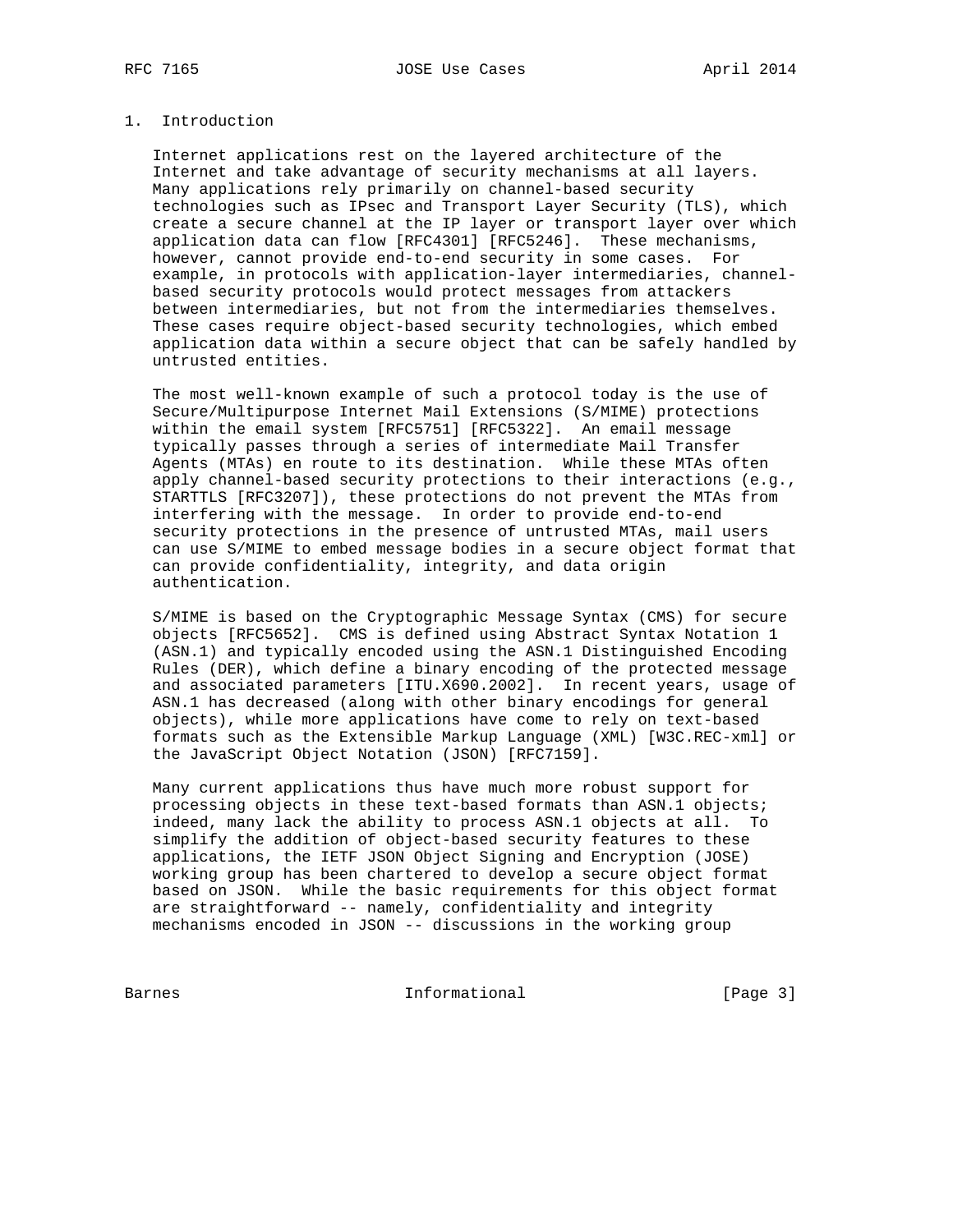indicated that different applications hoping to use the formats defined by JOSE have different requirements. This document summarizes the use cases for JOSE envisioned by those potential applications and the resulting requirements for security mechanisms and object encodings.

 Some systems that use XML have specified the use of XML-based security mechanisms for object security, namely XML Digital Signatures and XML Encryption [W3C.xmldsig-core] [W3C.xmlenc-core]. These mechanisms are used by several security token systems (e.g., Security Assertion Markup Language (SAML) [OASIS.saml-core-2.0-os], Web Services Federation [WS-Federation]), and the Common Alerting Protocol (CAP) emergency alerting format [CAP]. In practice, however, XML-based secure object formats introduce similar levels of complexity to ASN.1 (e.g., due to the need for XML canonicalization), so developers that lack the tools or motivation to handle ASN.1 aren't likely to use XML security either. This situation motivates the creation of a JSON-based secure object format that is simple enough to implement and deploy that it can be easily adopted by developers with minimal effort and tools.

2. Definitions

 This document makes extensive use of standard security terminology [RFC4949]. In addition, because the use cases for JOSE and CMS are similar, we will sometimes make analogies to some CMS concepts [RFC5652].

 The JOSE working group charter calls for the group to define three basic JSON object formats:

- 1. Integrity-protected object format
- 2. Confidentiality-protected object format
- 3. A format for expressing keys

 In this document, we will refer to these as the "signed object format", the "encrypted object format", and the "key format", respectively. The JOSE working group items intended to describe these formats are JSON Web Signature [JWS], JSON Web Encryption [JWE], and JSON Web Key [JWK], respectively. Algorithms and algorithm identifiers used by JWS, JWE, and JWK are defined in JSON Web Algorithms [JWA].

 In general, where there is no need to distinguish between asymmetric and symmetric operations, we will use the terms "signing", "signature", etc., to denote both true digital signatures involving

Barnes 1nformational 1999 [Page 4]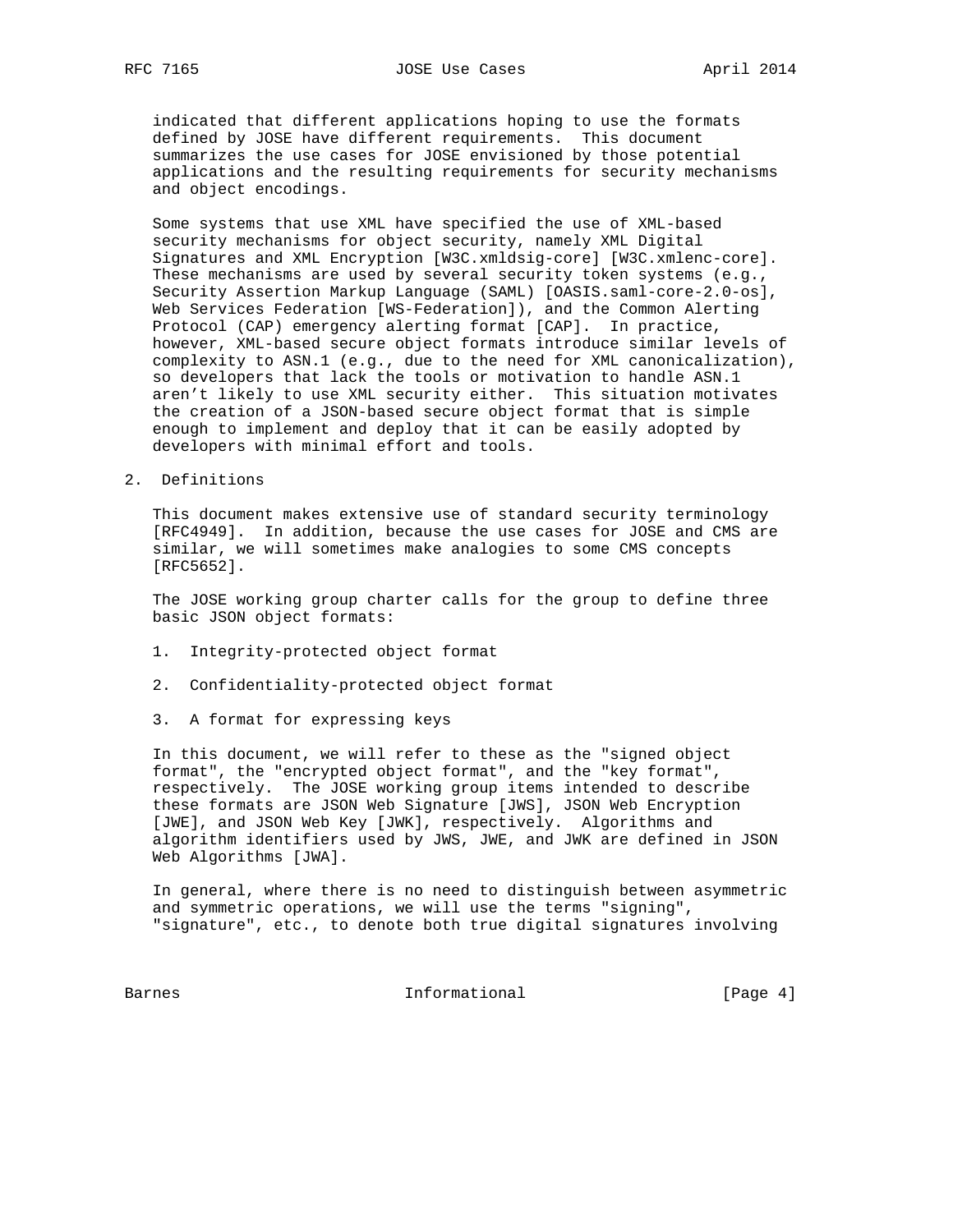asymmetric cryptography as well as Message Authentication Codes (MACs) using symmetric keys.

 In the lifespan of a secure object, there are two basic roles, an entity that creates the object (e.g., encrypting or signing a payload) and an entity that uses the object (decrypting and verifying). We will refer to these roles as "sender" and "recipient", respectively. Note that while some requirements and use cases may refer to these as single entities, each object may have multiple entities in each role. For example, a message may be signed by multiple senders or decrypted by multiple recipients.

3. Basic Requirements

 For the encrypted and signed object formats, the necessary protections will be created using appropriate cryptographic mechanisms: symmetric or asymmetric encryption for confidentiality and MACs or digital signatures for integrity protection. In both cases, it is necessary for the JOSE format to support both symmetric and asymmetric operations.

- o The JOSE encrypted object format must support object encryption in the case where the sender and receiver share a symmetric key.
- o The JOSE encrypted object format must support object encryption in the case where the sender has only a public key for the receiver.
- o The JOSE signed object format must support integrity protection using MACs, for the case where the sender and receiver share only a symmetric key.
- o The JOSE signed object format must support integrity protection using digital signatures, for the case where the receiver has only a public key for the sender.

 In some applications, the key used to process a JOSE object is indicated by application context, instead of directly in the JOSE object. However, in order to avoid confusion, endpoints that lack the necessary context need to be able to recognize this and fail cleanly. Other than keys, JOSE objects do not support pre negotiation; all cryptographic parameters must be expressed directly in the JOSE object.

 o The JOSE signed and encrypted object formats must define the process by which an implementation recognizes whether it has the key required to process a given object, whether the key is specified by the object or by some out-of-band mechanism.

Barnes **Informational Informational** [Page 5]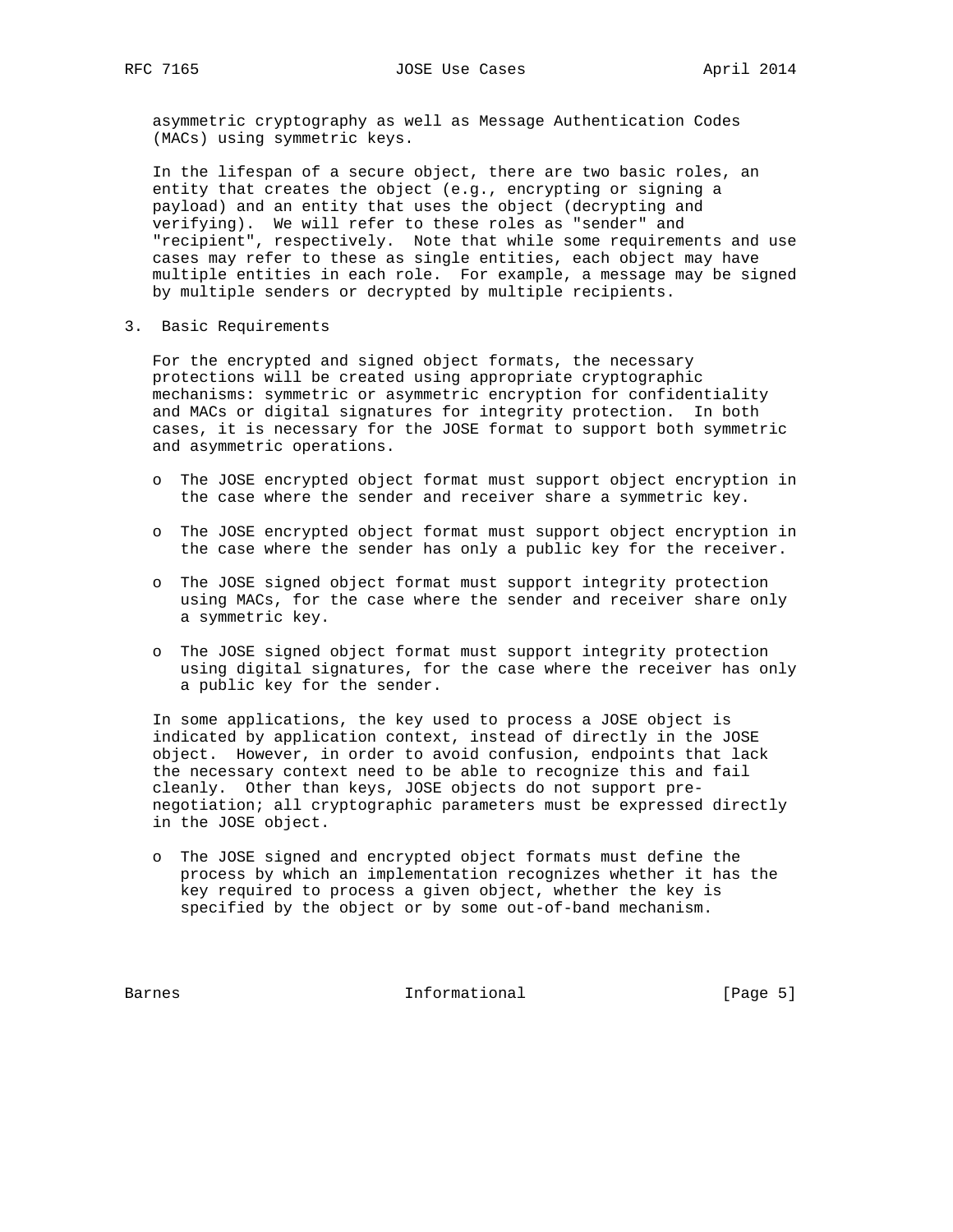o Each algorithm used for JOSE must define which parameters are required to be present in a JOSE object using that algorithm.

 In cases where two entities are going to be exchanging several JOSE objects, it might be helpful to pre-negotiate some parameters so that they do not have to be signaled in every JOSE object. However, so as not to confuse endpoints that do not support pre-negotiation, it is useful to signal when pre-negotiated parameters are in use in those cases.

 o It should be possible to extend the base JOSE signed and encrypted object formats to indicate that pre-negotiated parameters are to be used to process the object. This extension should also provide a means of indicating which parameters are to be used.

 The purpose of the key format is to provide the recipient with sufficient information to use the encoded key to process cryptographic messages. Thus, it is sometimes necessary to include additional parameters along with the bare key.

- o The JOSE key format must enable inclusion of all algorithm parameters necessary to use the encoded key, including an identifier for the algorithm with which the key is used as well as any additional parameters required by the algorithm (e.g., elliptic curve parameters).
- 4. Requirements on Application Protocols

 The JOSE secure object formats describe how cryptographic processing is done on secured content, ensuring that the recipient of an object is able to properly decrypt an encrypted object or verify a signature. In order to make use of JOSE, however, applications will need to specify several aspects of how JOSE is to be used:

- o What application content is to be protected
- o Which cryptographic algorithms are to be used
- o How application protocol entities establish keys
- o Whether keys are to be explicitly indicated in JOSE objects or associated by application context
- o Which serialization(s) of JOSE objects are to be used

Barnes **Informational Informational** [Page 6]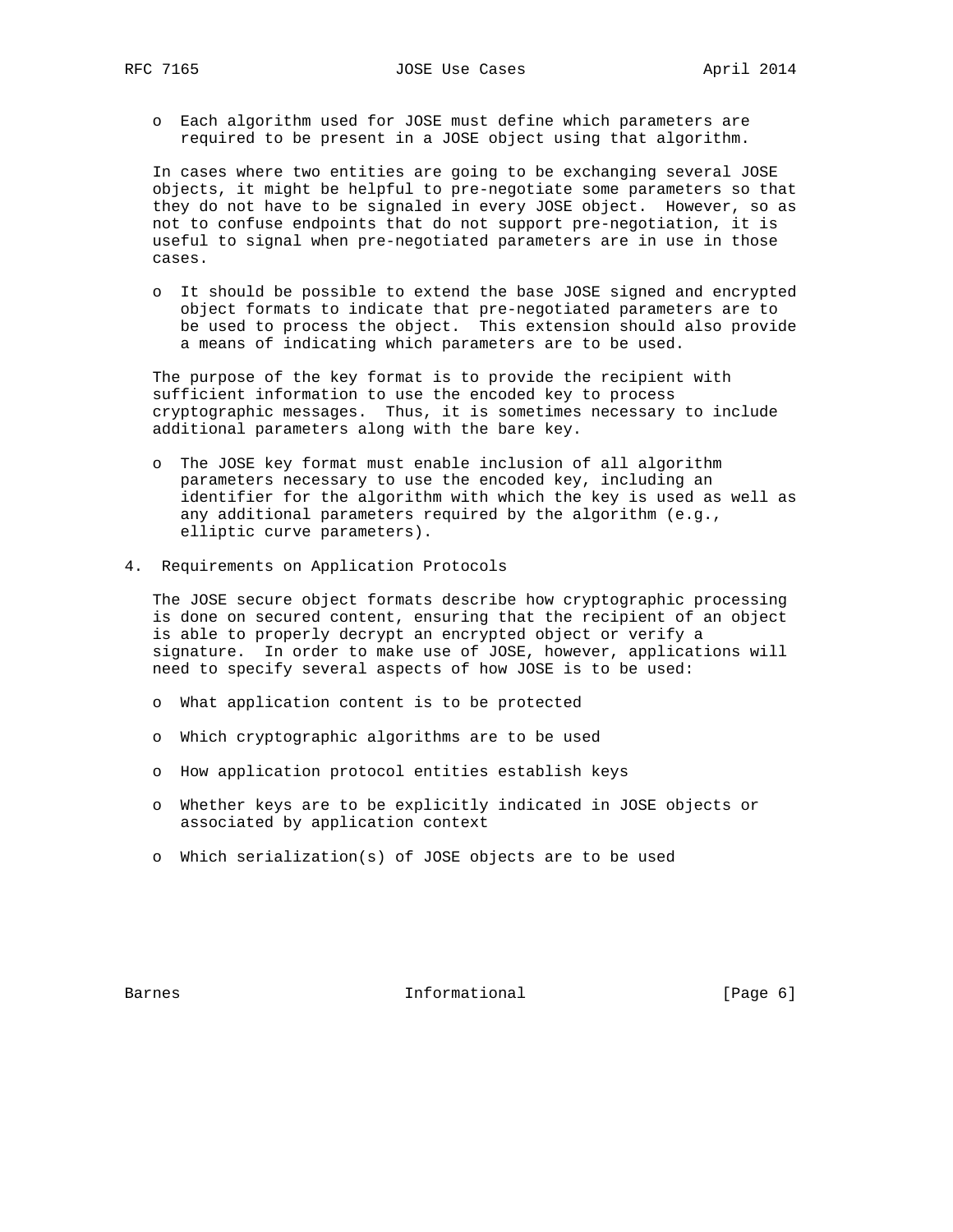# 5. Use Cases

 Several IETF working groups developing application-layer protocols have expressed a desire to use the JOSE data formats in their designs for end-to-end security features. In this section, we summarize the use cases proposed by these groups and discuss the requirements that they imply for the JOSE object formats.

## 5.1. Security Tokens

 Security tokens are a common use case for object-based security, for example, SAML assertions [OASIS.saml-core-2.0-os]. Security tokens are used to convey information about a subject entity ("claims" or "assertions") from an issuer to a recipient. The security features of a token format enable the recipient to verify that the claims came from the issuer and, if the object is confidentiality protected, that they were not visible to other parties.

 Security tokens are used in federation protocols such as SAML 2.0 [OASIS.saml-core-2.0-os], WS-Federation [WS-Federation], Mozilla Persona [Persona], and OpenID Connect [OpenID.Core], as well as in resource authorization protocols such as OAuth 2.0 [RFC6749], including for OAuth bearer tokens [RFC6750]. In some cases, security tokens are used for client authentication and for access control [JWT-BEARER] [SAML2].

 JSON Web Token [JWT] is a security token format based on JSON and JOSE. It is used with Mozilla Persona, OpenID Connect, and OAuth. Because JWTs are often used in contexts with limited space (e.g., HTTP query parameters), it is a core requirement for JWTs, and thus JOSE, to have a compact, URL-safe representation.

# 5.2. OAuth

 The OAuth protocol defines a mechanism for distributing and using authorization tokens using HTTP [RFC6749]. A client that wishes to access a protected resource requests authorization from the resource owner. If the resource owner allows this access, he directs an authorization server to issue an access token to the client. When the client wishes to access the protected resource, he presents the token to the relevant resource server, which verifies the validity of the token before providing access to the protected resource.

Barnes **Informational Informational** [Page 7]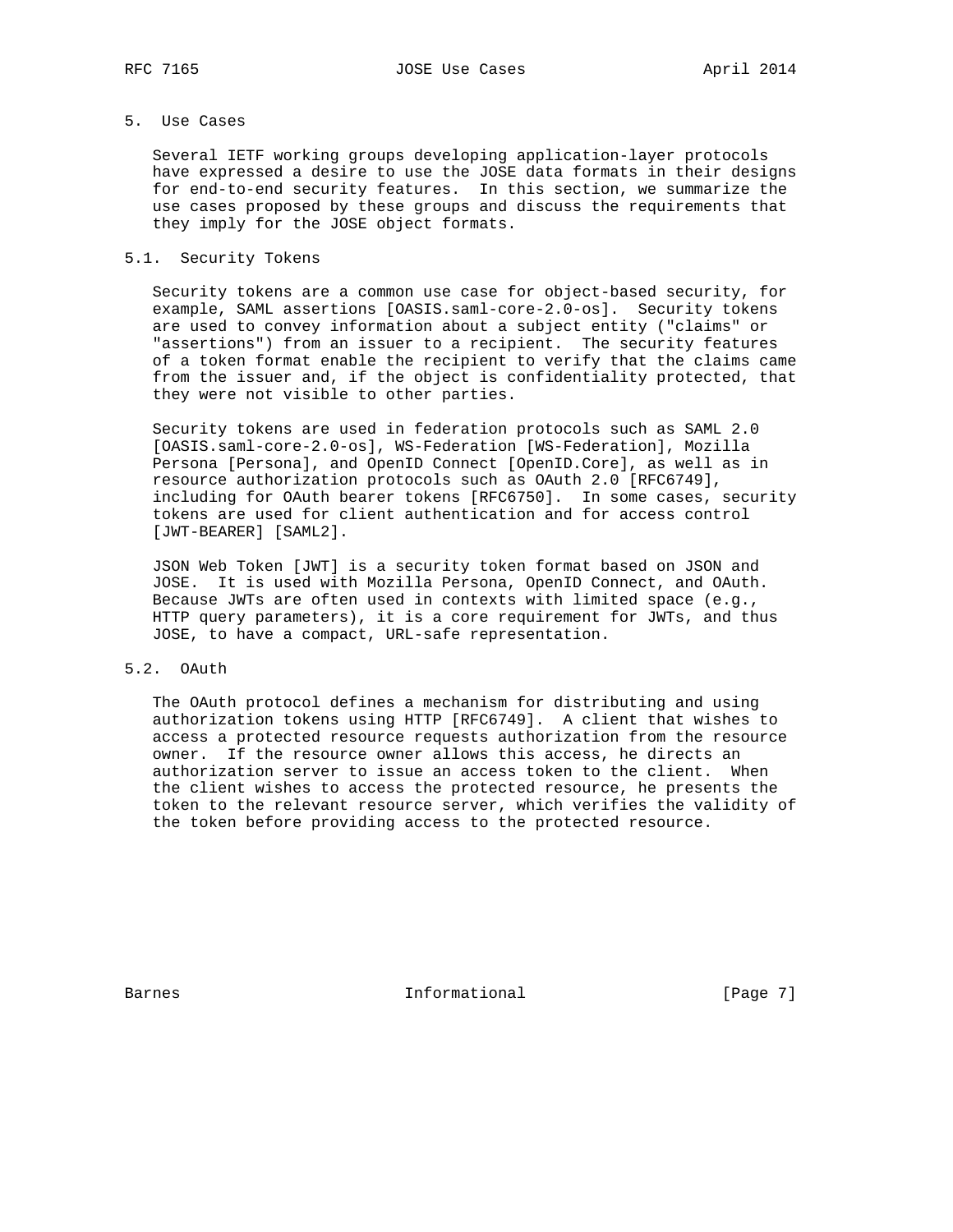

Figure 1: The OAuth Process

 In effect, this process moves the token from the authorization server (as a sender of the object) to the resource server (recipient) via the client as well as the resource owner (the latter because of the HTTP mechanics underlying the protocol). As with email, we have a case where an application object is transported via untrusted intermediaries.

 This application has two essential security requirements: integrity and data origin authentication. Integrity protection is required so that the resource owner and the client cannot modify the permission encoded in the token. Although the resource owner is ultimately the entity that grants authorization, it is not trusted to modify the authorization token, since this could, for example, grant access to resources not owned by the resource owner.

 Data origin authentication is required so that the resource server can verify that the token was issued by a trusted authorization server.

 Confidentiality protection may also be needed if the authorization server is concerned about the visibility of permissions information to the resource owner or client. For example, permissions related to social networking might be considered private information. Note, however, that OAuth already requires that the underlying HTTP transactions be protected by TLS, so tokens are already confidentiality protected from entities other than the resource owner and client.

Barnes **Informational Informational** [Page 8]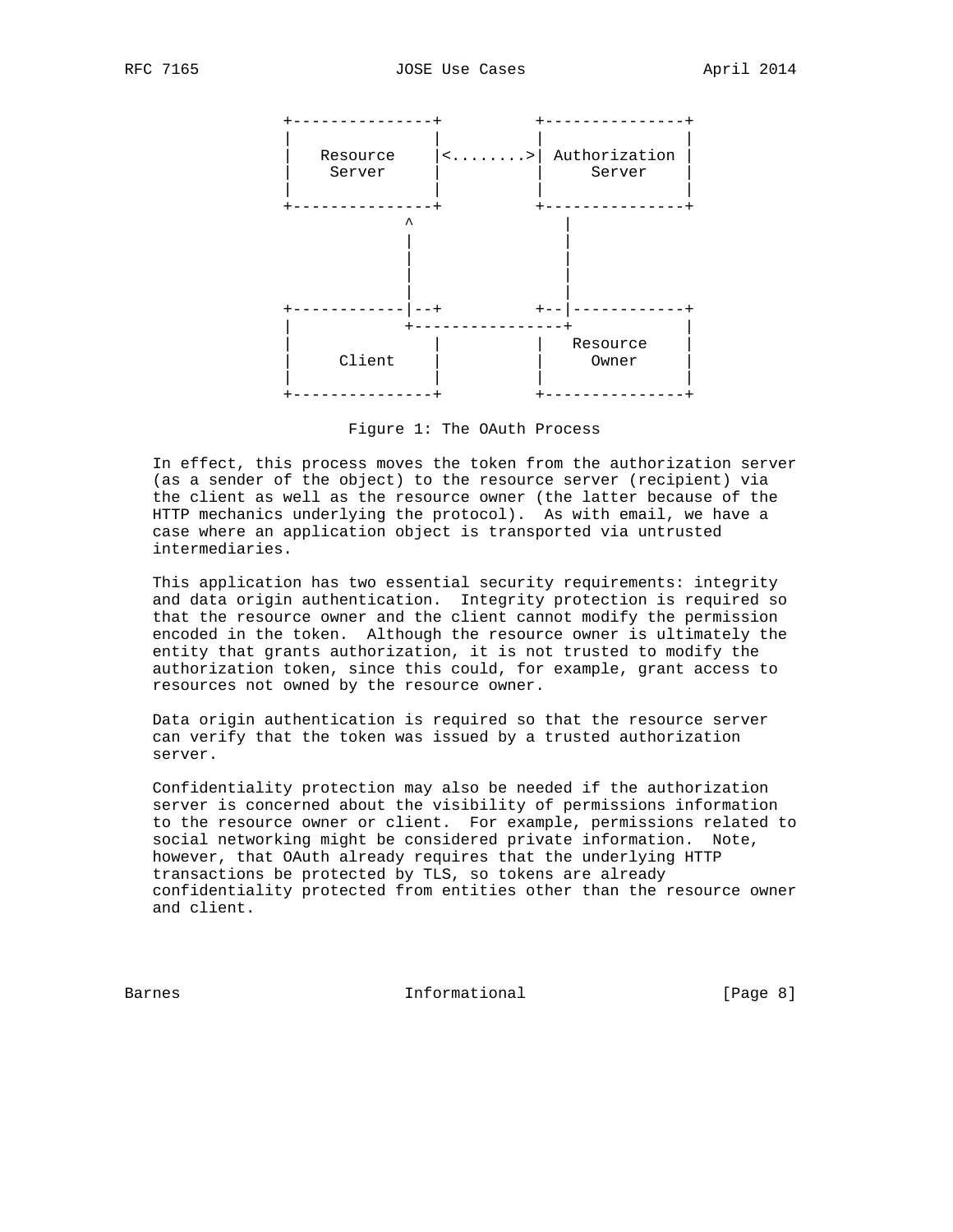The confidentiality and integrity needs are met by the basic requirements for signed and encrypted object formats, whether the signing and encryption are provided using asymmetric or symmetric cryptography. The choice of which mechanism is applied will depend on the relationship between the two servers, namely whether they share a symmetric key or only public keys.

 Authentication requirements will also depend on deployment characteristics. Where there is a relatively strong binding between the resource server and the authorization server, it may suffice for the authorization server issuing a token to be identified by the key used to sign the token. This requires that the protocol carry either the public key of the authorization server or an identifier for the public or symmetric key. In OAuth, the "client\_id" parameter (external to the token) identifies the key to be used.

 There may also be more advanced cases where the authorization server's key is not known in advance to the resource server. This may happen, for instance, if an entity instantiated a collection of authorization servers (say for load balancing), each of which has an independent key pair. In these cases, it may be necessary to also include a certificate or certificate chain for the authorization server, so that the resource server can verify that the authorization server is an entity that it trusts.

 The HTTP transport for OAuth imposes a particular constraint on the encoding. In the OAuth protocol, tokens frequently need to be passed as query parameters in HTTP URIs [RFC2616] after having been base64url encoded [RFC4648]. While there is no specified limit on the length of URIs (and thus of query parameters), in practice, URIs of more than 2,048 characters are rejected by some user agents. So this use case requires that JOSE objects be sufficiently small, even after being signed and possibly encrypted.

#### 5.3. OpenID Connect

 The OpenID Connect protocol [OpenID.Core] is a simple, REST/JSON based identity federation protocol layered on OAuth 2.0. It uses the JWT and JOSE formats both to represent security tokens and to provide security for other protocol messages (performing signing and optionally encryption). OpenID Connect negotiates the algorithms to be used and distributes information about the keys to be used using protocol elements that are not part of the JWT and JOSE header parameters.

 In the OpenID Connect context, it is possible for the recipient of a JWT to accept it without integrity protection in the JWT itself. In such cases, the recipient chooses to rely on transport security

Barnes 1nformational [Page 9]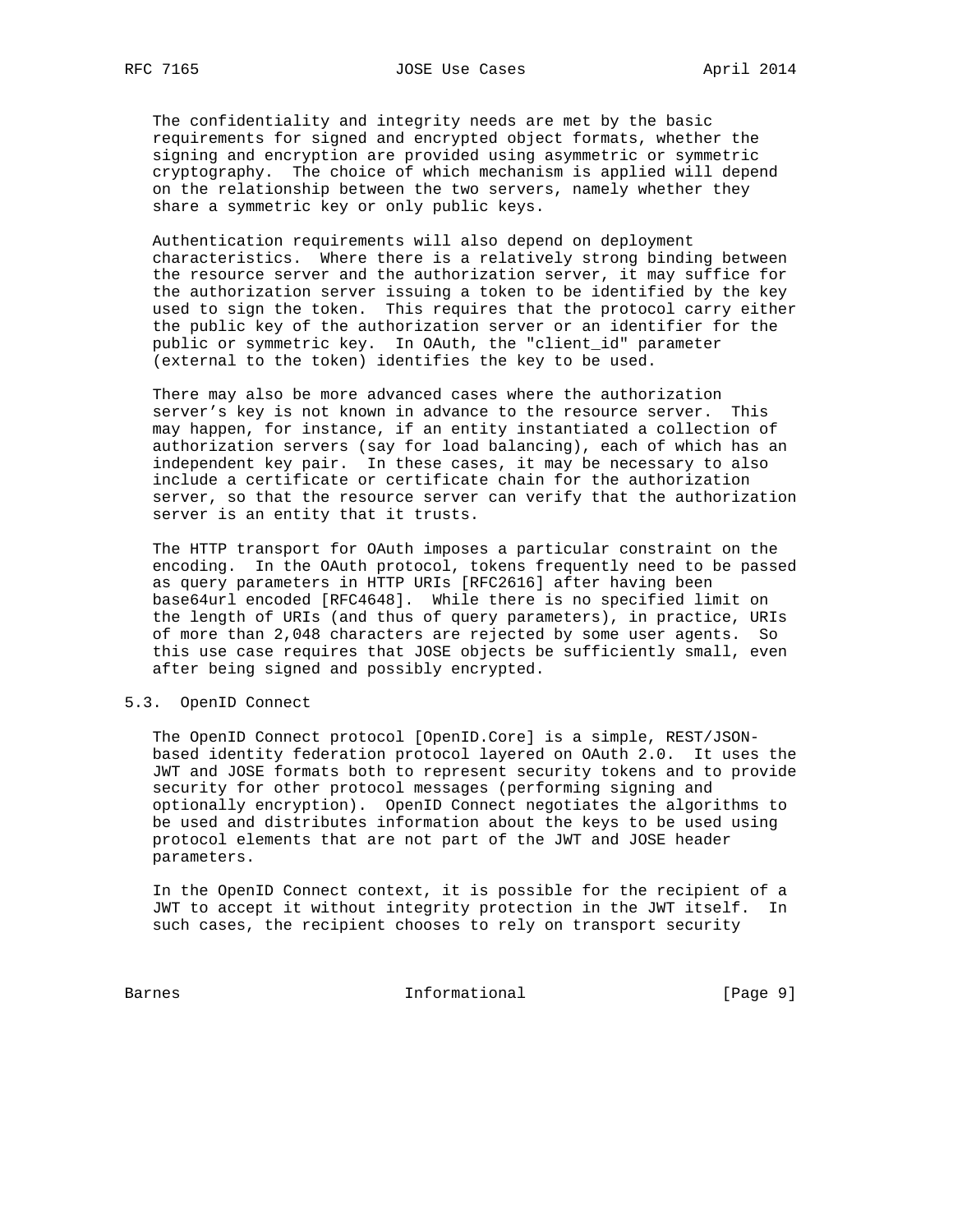rather than object security. For example, if the payload is delivered over a TLS-protected channel, the recipient may regard the protections provided by TLS as sufficient, so JOSE protection would not be required.

 However, even in this case, it is desirable to associate some metadata with the JWT payload (claim set), such as the content type, or other application-specific metadata. In a signed or encrypted object, these metadata values could be carried in a header with other metadata required for signing or encryption. It would thus simplify the design of OpenID Connect if there could be a JOSE object format that does not apply cryptographic protections to its payload, but allows a header to be attached to the payload in the same way as a signed or encrypted object.

### 5.4. XMPP

 The Extensible Messaging and Presence Protocol (XMPP) routes messages from one end client to another by way of XMPP servers [RFC6120]. There are typically two servers involved in delivering any given message: The first client (Alice) sends a message for another client (Bob) to her server (A). Server A uses Bob's identity and the DNS to locate the server for Bob's domain (B) and then delivers the message to that server. Server B then routes the message to Bob.

> +-------+ +----------+ +----------+ +-----+ | Alice |-->| Server A |-->| Server B |-->| Bob | +-------+ +----------+ +----------+ +-----+

#### Figure 2: Delivering an XMPP Message

 The untrusted-intermediary problems are especially acute for XMPP because in many current deployments, the holder of an XMPP domain outsources the operation of the domain's servers to a different entity. In this environment, there is a clear risk of exposing the domain holder's private information to the domain operator. XMPP already has a defined mechanism for end-to-end security using S/MIME, but it has failed to gain widespread deployment [RFC3923], in part because of key management challenges and in part because of the difficulty of processing S/MIME objects.

 The XMPP working group is in the process of developing a new end-to-end encryption system with an encoding based on JOSE and a clearer key management system [XMPP-E2E]. The process of sending an encrypted message in this system involves two steps: First, the sender generates a symmetric Session Master Key (SMK), encrypts the message content (including a per-message Content Master Key), and sends the encrypted message to the desired set of recipients.

Barnes 10 Informational [Page 10]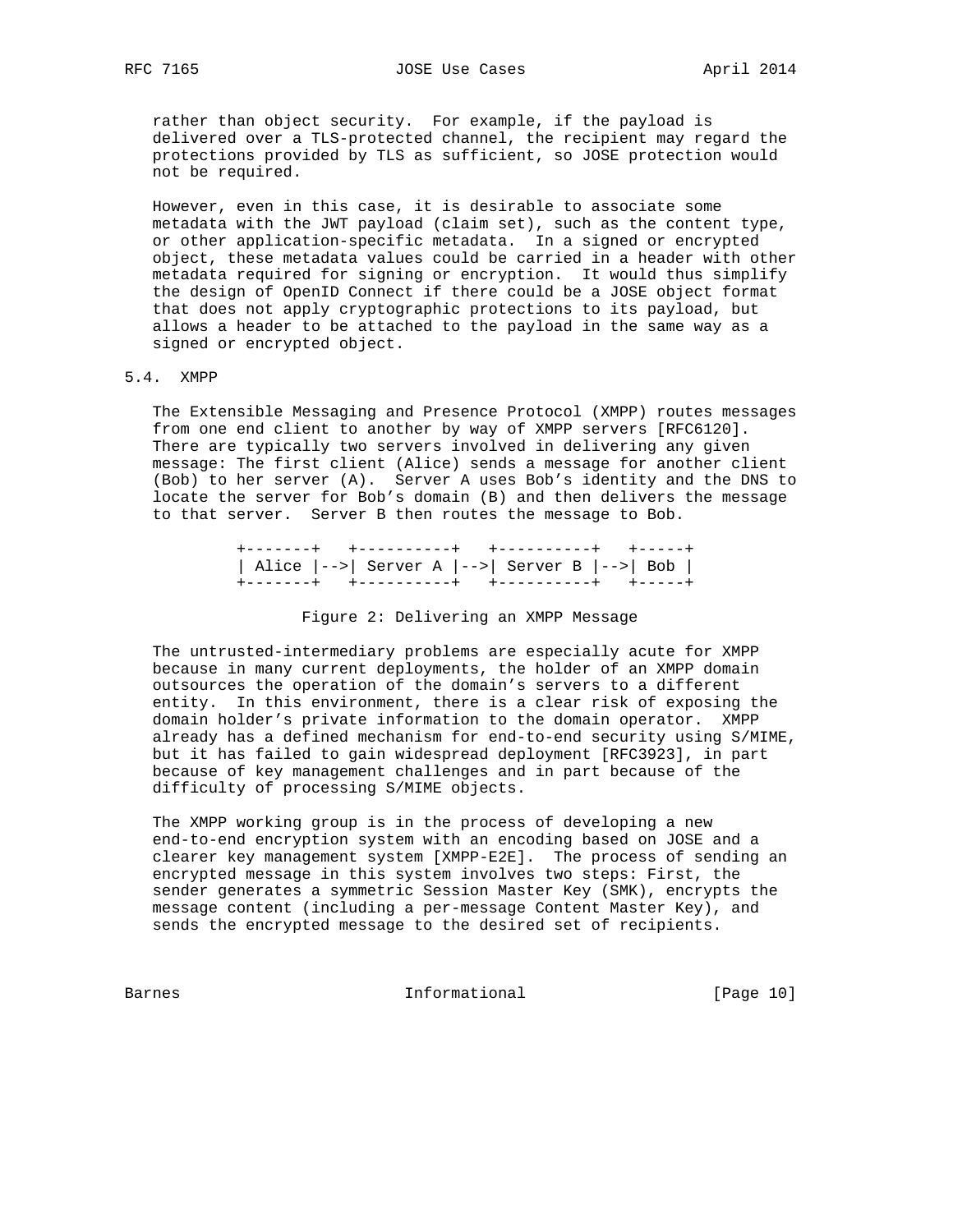Second, each recipient "dials back" to the sender, providing his public key. The sender then responds with the relevant SMK, wrapped with the recipient's public key.



Figure 3: Delivering a Secure XMPP Message

 The main thing that this system requires from the JOSE formats is confidentiality protection via content encryption, plus an integrity check via a MAC derived from the same symmetric key. The separation of the key exchange from the transmission of the encrypted content, however, requires that the JOSE encrypted object format allow wrapped symmetric keys to be carried separately from the encrypted payload. In addition, the encrypted object will need to have a tag for the key that was used to encrypt the content, so that the recipient (Bob) can present the tag to the sender (Alice) when requesting the wrapped key.

 Another important feature of XMPP is that it allows for the simultaneous delivery of a message to multiple recipients. In the diagrams above, Server A could deliver the message not only to Server B (for Bob) but also to Servers C, D, E, etc., for other users. In such cases, to avoid the multiple "dial back" transactions implied by the above mechanism, XMPP systems will likely reuse a given SMK for multiple individual messages, refreshing the SMK on a periodic and/or event-driven basis (e.g., when the recipient's presence changes). They might also cache public keys for end recipients, so that wrapped keys can be sent along with content on future messages. This implies that the JOSE encrypted object format must support the provision of multiple versions of the same wrapped SMK (much as a CMS EnvelopedData structure can include multiple RecipientInfo structures).

 In the current draft of the XMPP end-to-end security system, each party is authenticated by virtue of the other party's trust in the XMPP message routing system. The sender is authenticated to the receiver because he can receive messages for the identifier "Alice" (in particular, the request for wrapped keys) and can originate

Barnes 11 Communicational Enformational [Page 11]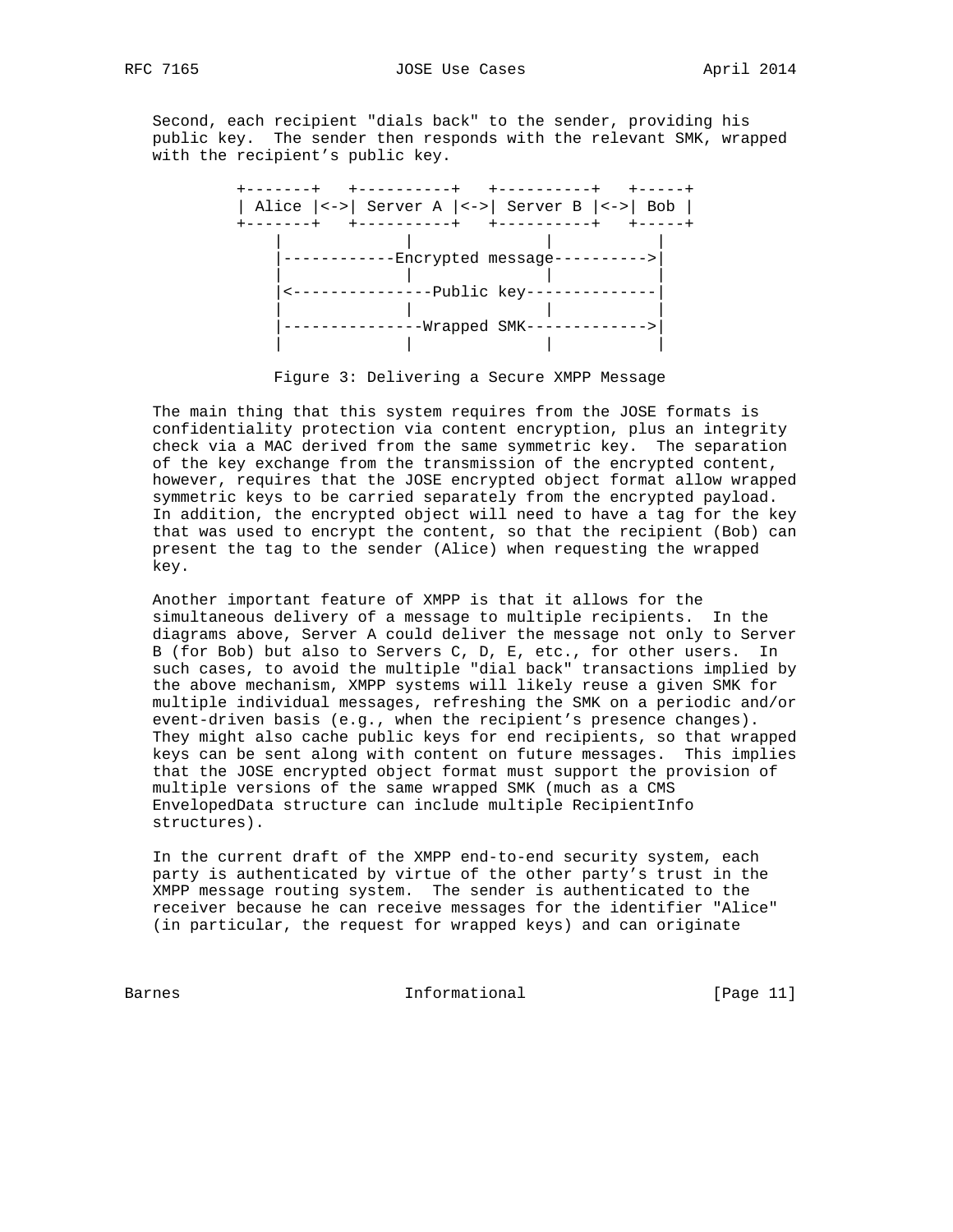messages for that identifier (the wrapped key). Likewise, the receiver is authenticated to the sender because he received the original encrypted message and originated the request for a wrapped key. So, the authentication here requires not only that XMPP routing be done properly, but also that TLS be used on every hop. Moreover, it requires that the TLS channels have strong authentication, since a man in the middle on any of the three hops can masquerade as Bob and obtain the key material for an encrypted message.

 Because this authentication is quite weak (depending on the use of TLS on three hops) and unverifiable by the endpoints, it is possible that the XMPP working group will integrate some sort of credentials for end recipients, in which case there would need to be a way to associate these credentials with JOSE objects.

 Finally, it's worth noting that XMPP is based on XML, not JSON. So by using JOSE, XMPP will be carrying JSON objects within XML. It is thus a desirable property for JOSE objects to be encoded in such a way as to be safe for inclusion in XML. Otherwise, an explicit CDATA indication must be given to the parser to indicate that it is not to be parsed as XML. One way to meet this requirement would be to apply base64url encoding, but for XMPP messages of medium-to-large size, this could impose a fair degree of overhead.

### 5.5. ALTO

 Application-Layer Traffic Optimization (ALTO) is a system for distributing network topology information to end devices, so that those devices can modify their behavior to have a lower impact on the network [RFC6708]. The ALTO protocol distributes topology information in the form of JSON objects carried in HTTP [RFC2616] [ALTO]. The basic version of ALTO is simply a client-server protocol, so simple use of HTTPS suffices for this case [RFC2818]. However, there is beginning to be some discussion of use cases for ALTO in which these JSON objects will be distributed through a collection of intermediate servers before reaching the client, while still preserving the ability of the client to authenticate the original source of the object. Even the base ALTO protocol notes that "ALTO Clients obtaining ALTO information through redistribution must be able to validate the received ALTO information" to ensure that it was generated by an appropriate ALTO server.

 In this case, the security requirements are straightforward. JOSE objects carrying ALTO payloads will need to bear digital signatures from the originating servers, which will be bound to certificates attesting to the identities of the servers. There is no requirement for confidentiality in this case, since ALTO information is generally public.

Barnes 10 and 11 and 11 and 12 and 12 and 12 and 12 and 12 and 12 and 12 and 12 and 12 and 12 and 12 and 12 and 12 and 12 and 12 and 12 and 12 and 12 and 12 and 12 and 12 and 12 and 12 and 12 and 12 and 12 and 12 and 12 an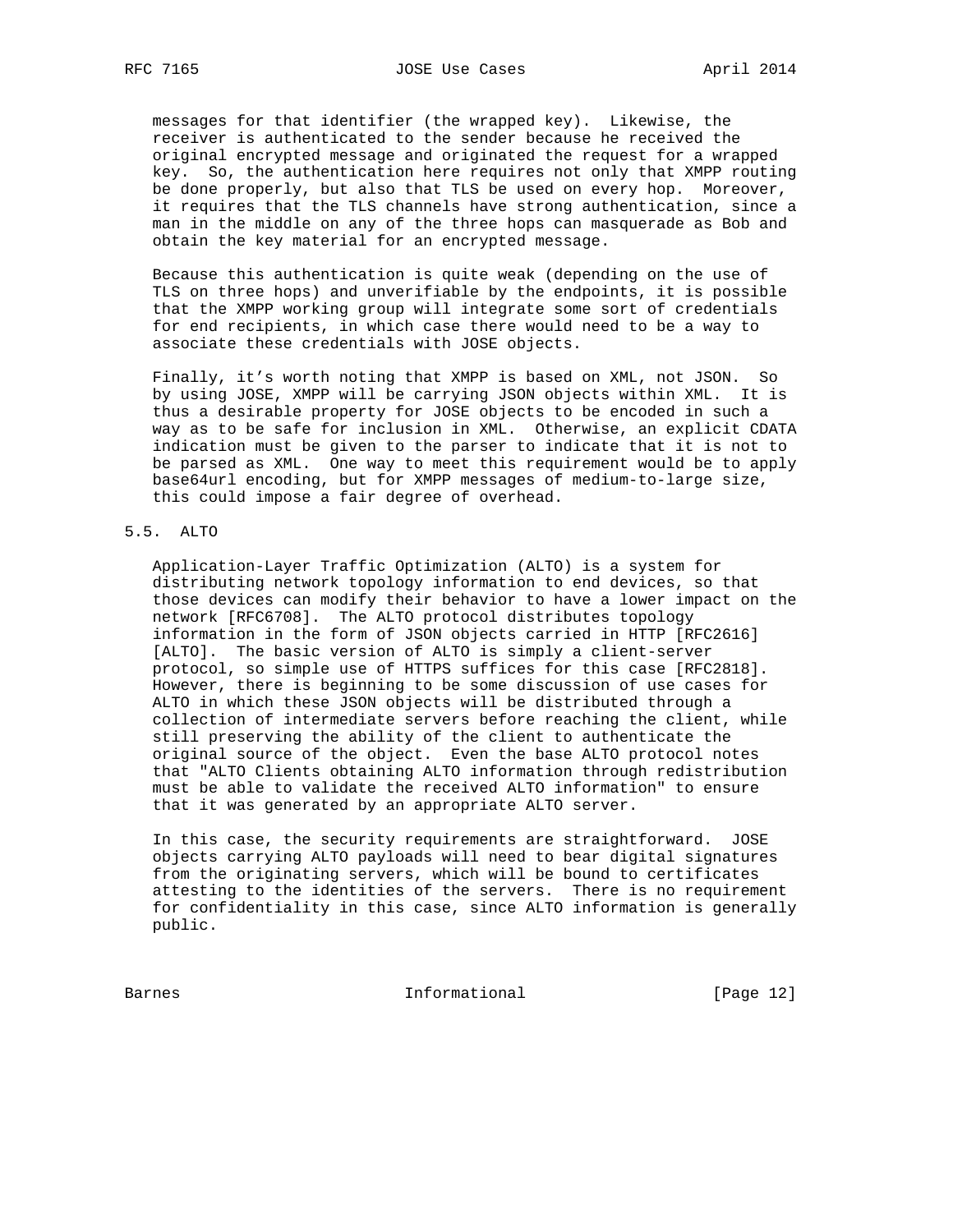The more interesting questions are encoding questions. ALTO objects are likely to be much larger than payloads in the two cases above, with sizes of up to several megabytes. Processing of such large objects can be done more quickly if it can be done in a single pass, which may be possible if JOSE objects require specific orderings of fields within the JSON structure.

 In addition, because ALTO objects are also encoded as JSON, they are already safe for inclusion in a JOSE object. Signed JOSE objects will likely carry the signed data in a string alongside the signature. JSON objects have the property that they can be safely encoded in JSON strings. All they require is that unnecessary white space be removed, a much simpler transformation than, say, base64url encoding. This raises the question of whether it might be possible to optimize the JOSE encoding for certain "JSON-safe" cases.

 Finally, it may be desirable for ALTO to have a "detached signature" mechanism, that is, a way to encode signature information separate from the protected content. This would allow the ALTO protocol to include the signature in an HTTPS header, with the signed content as the HTTPS entity body.

#### 5.6. Emergency Alerting

 Emergency alerting is an emerging use case for IP networks [ALERT-REQ]. Alerting systems allow authorities to warn users of impending danger by sending alert messages to connected devices. For example, in the event of a hurricane or tornado, alerts might be sent to all devices in the path of the storm.

 The most critical security requirement for alerting systems is that it must not be possible for an attacker to send false alerts to devices. Such a capability would potentially allow an attacker to create wide-spread panic. In practice, alert systems prevent these attacks both by controls on sending messages at points where alerts are originated, and by having recipients of alerts verify that the alert was sent by an authorized source. The former type of control is implemented with local security on hosts from which alerts can be originated. The latter type is implemented by digital signatures on alert messages (using channel-based or object-based mechanisms). With an object-based mechanism, the signature value is encoded in a secure object. With a channel-based mechanism, the alert is "signed" by virtue of being sent over an authenticated, integrity-protected channel.

Barnes 10 and 10 and 10 and 10 and 10 and 10 and 10 and 10 and 10 and 10 and 10 and 10 and 10 and 10 and 10 and 10 and 10 and 10 and 10 and 10 and 10 and 10 and 10 and 10 and 10 and 10 and 10 and 10 and 10 and 10 and 10 an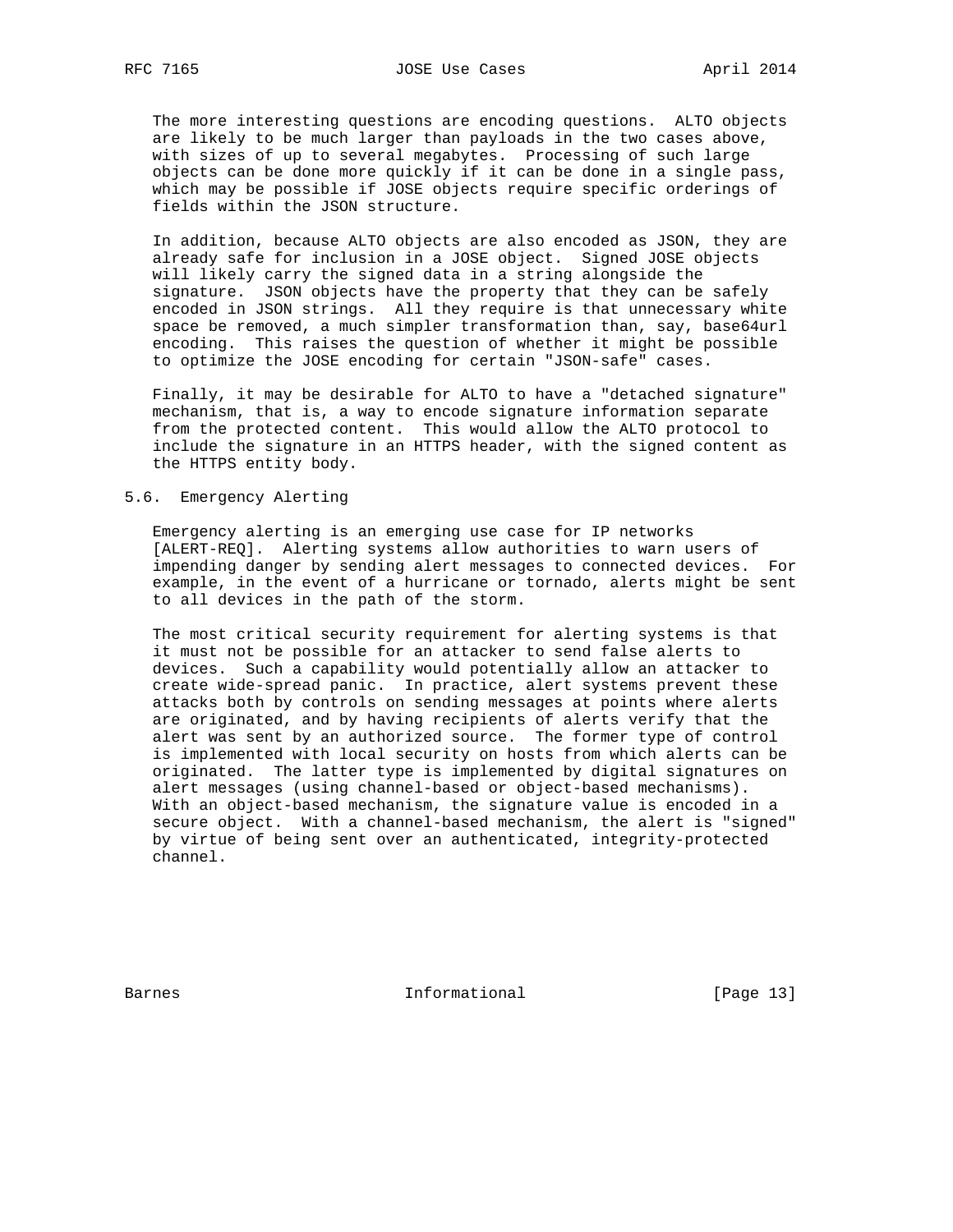Alerts typically reach end recipients via a series of intermediaries. For example, while a national weather service might originate a hurricane alert, it might first be delivered to a national gateway and then to network operators, who broadcast it to end subscribers.



Figure 4: Delivering an Emergency Alert

 In order to verify alert signatures, recipients must be provisioned with the proper public keys for trusted alert authorities. This trust may be "piece-wise" along the path the alert takes. For example, the alert relays operated by networks might have a full set of certificates for all alert originators, while end devices may only trust their local alert relay. Or, devices might require that a device be signed by an authorized originator and by its local network's relay.

 This scenario creates a need for multiple signatures on alert documents, so that an alert can bear signatures from any or all of the entities that processed it along the path. In order to minimize complexity, these signatures should be "modular" in the sense that a new signature can be added without a need to alter or recompute previous signatures.

Barnes **Informational Informational** [Page 14]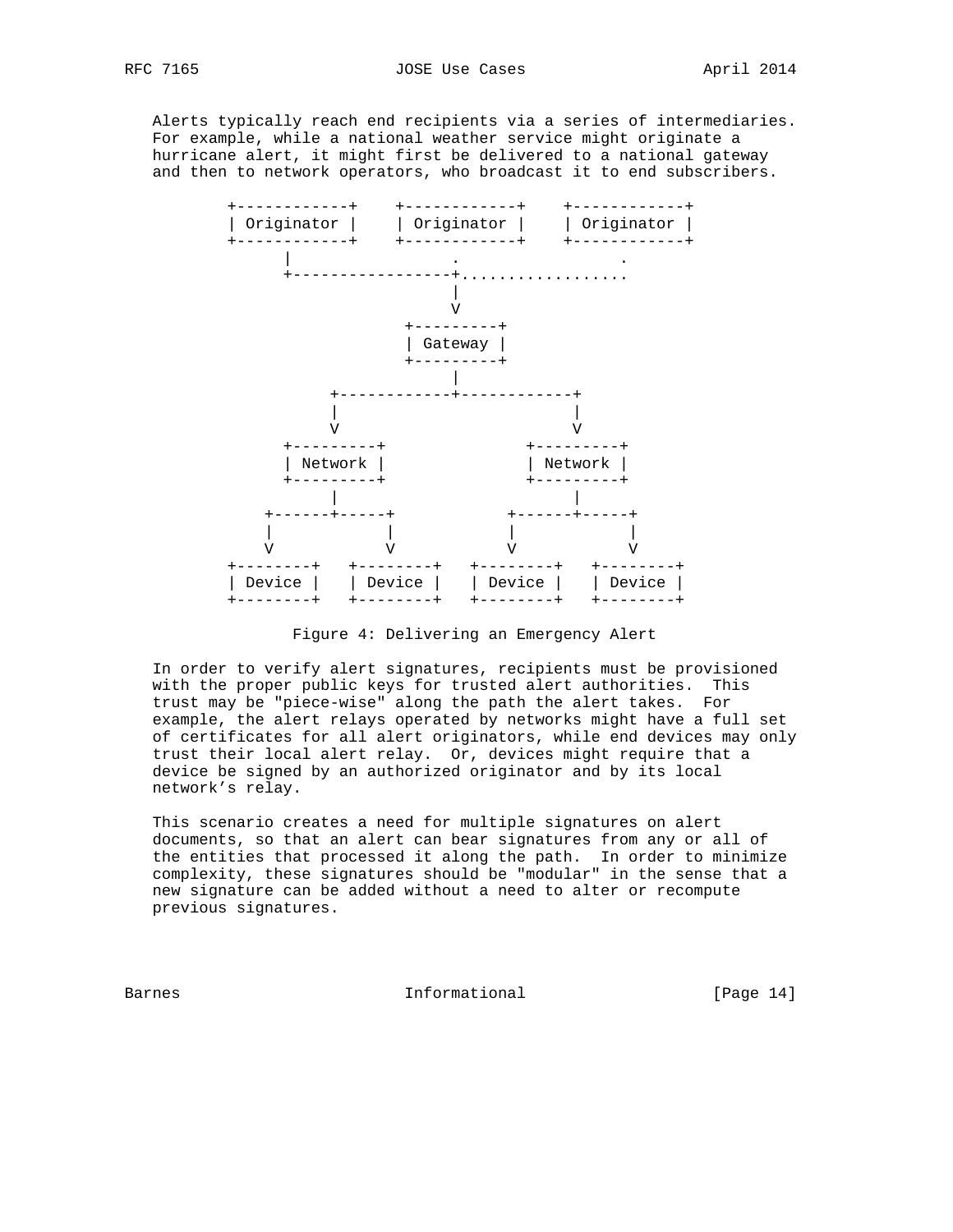#### 5.7. Web Cryptography

 The W3C Web Cryptography API defines a standard cryptographic API for the Web [WebCrypto]. If a browser exposes this API, then JavaScript provided as part of a Web page can ask the browser to perform cryptographic operations, such as digest, MAC, encryption, or digital signing.

 One of the key reasons to have the browser perform cryptographic operations is to avoid allowing JavaScript code to access the keying material used for these operations. For example, this separation would prevent code injected through a cross-site scripting (XSS) attack from reading and exfiltrating keys stored within a browser. While the malicious code could still use the key while running in the browser, this vulnerability can only be exercised while the malicious code is active in a user's browser.

 However, the Web Cryptography API also provides a key export functionality, which can allow JavaScript to extract a key from the API in wrapped form. For example, JavaScript code might provide a public key for which the corresponding private key is held by another device. The wrapped key provided by the API could then be used to safely transport the key to the new device. While this could potentially allow malicious code to export a key, the need for an explicit export operation provides a control point, allowing for user notification or consent verification.

 The Web Cryptography API also allows browsers to impose limitations on the usage of the keys it handles. For example, a symmetric key might be marked as usable only for encryption, and not for MAC. When a key is exported in wrapped form, these attributes should be carried along with it.

 The Web Cryptography API thus requires formats to express several forms of keys. Obviously, the public key from an asymmetric key pair can be freely imported to and exported from the browser, so there needs to be a format for public keys. There is also a need for a format to express private keys and symmetric keys. For non-public keys, the primary need is for a wrapped form, where the confidentiality and integrity of the key is assured cryptographically; these protections should also apply to any attributes of the key. It may also be useful to define a direct, unwrapped format for use within a security boundary.

Barnes 1999 Communicational Enformational Frage 15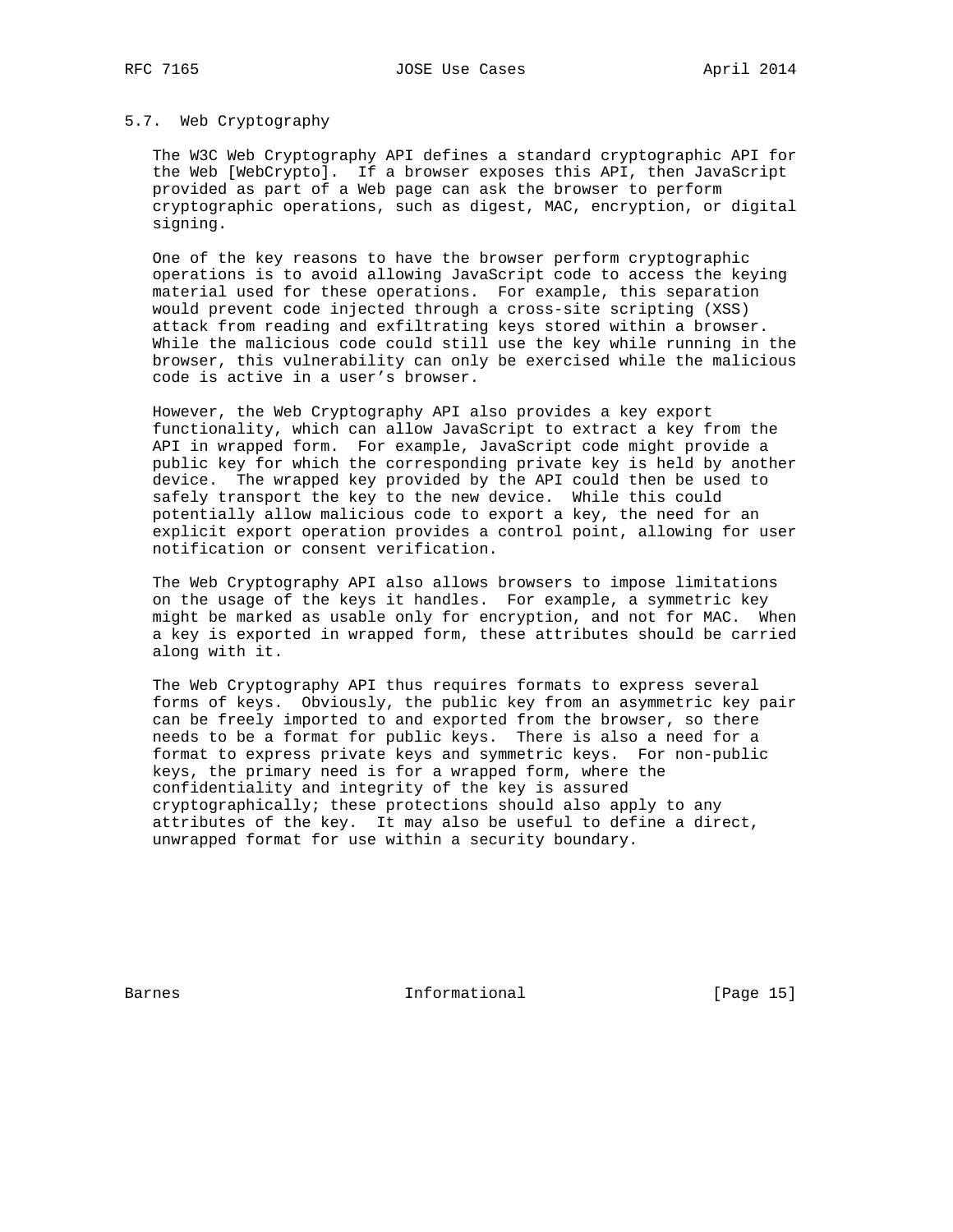# 5.8. Constrained Devices

 This section describes use cases for constrained devices as defined in [CONSTRAINED]. Typical issues with this type of device are limited memory, limited power supply, low processing power, and severe message size limitations for the communication protocols.

### 5.8.1. Example: MAC Based on ECDH-Derived Key

 Suppose a small, low power device maker has decided on using the output of the JOSE working group as their encryption and authentication framework. The device maker has a limited budget for both gates and power. For this reason there are a number of short cuts and design decisions that have been made in order to minimize these needs.

 The design team has determined that the use of MACs is going to be sufficient to provide the necessary authentication. However, although a MAC is going to be used, they do not want to use a single long-term shared secret. Instead, they have adopted the following proposal for computing a shared secret that can be validated:

- o An Elliptic-Curve Diffie-Hellman (ECDH) key pair is generated for the device at the time of manufacturing. (Or, as part of the configuration process during installation.)
- o An ECDH public key for the controller is configured at the time of configuration.
- o The configuration system performs the ECDH computation and configures the device with the resulting shared secret. This process eliminates the need for the device to be able to perform the required ECDH processing. The security requirements on protecting this computed shared secret are the same as the requirements on protecting the private ECDH key.
- o A counter and an increment value are configured onto the device.
- o When a message is to be sent by the device, the counter is incremented and a new MAC key is computed from the ECDH secret and the counter value. A custom Key Derivation Function (KDF) based on AES-CBC is used to derive the required MAC key. The MAC key is then used to compute the MAC value for the message.

Barnes 16 and 11 and 11 and 10 and 16 and 16 and 16 and 16 and 16 and 16 and 16 and 16 and 16 and 16 and 16 and 16 and 16 and 16 and 16 and 16 and 16 and 16 and 16 and 16 and 16 and 16 and 16 and 16 and 16 and 16 and 16 an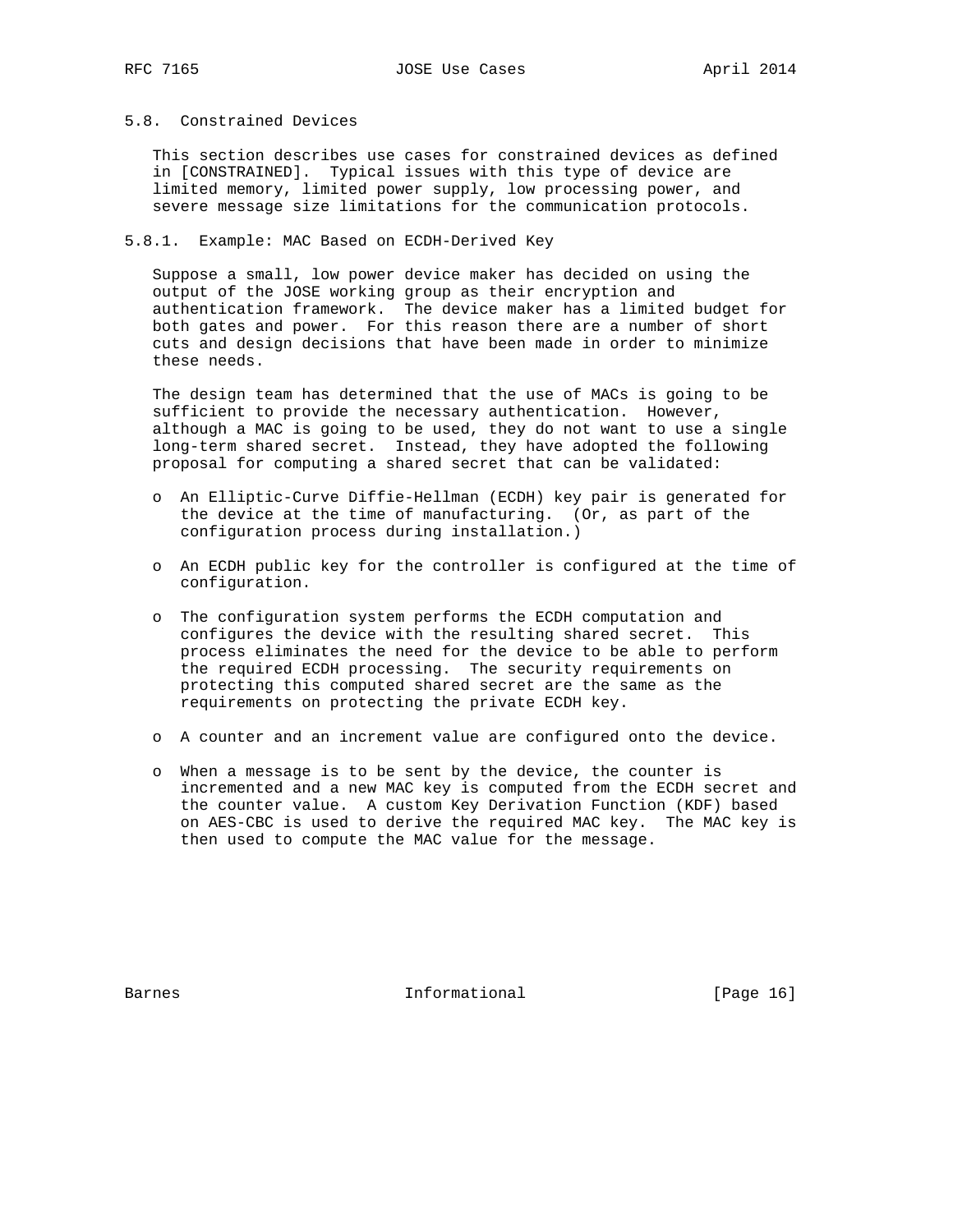RFC 7165 **JOSE Use Cases** April 2014

 In a similar manner, the KDF function can be used to compute an Authenticated Encryption with Associated Data (AEAD) algorithm key when the system needs to provide confidentiality for the message. The controller, being a larger device, will perform the ECDH step and use a random number generator to generate the sender nonce value.

## 5.8.2. Object Security for CoAP

 This use case deals with constrained devices of class C0/C1 (see [CONSTRAINED]). These devices communicate using RESTful requests and responses transferred using the Constrained Application Protocol [CoAP]. To simplify matters, all communication is assumed to be unicast; i.e., these security measures don't cover multicast or broadcast.

 In this type of setting, it may be too costly to use session-based security (e.g., to run a 4-pass authentication protocol) since receiving and in particular sending consumes a lot of power, especially for wireless devices. Therefore, to just secure the CoAP payload by replacing a plaintext payload of a request or response with a JWE object is an important alternative solution, which allows a trade-off between protection (the CoAP headers are not protected) and performance.

 In a simple setting, consider the payload of a CoAP GET response from a sensor type device. The information in a sensor reading may be privacy or business sensitive and needs both integrity protection and encryption.

 However, some sensor readings are very short, say, a few bytes, and in this case, default encryption and integrity protection algorithms (such as 128-bit AES-CBC with HMAC\_SHA256) may cause a dramatic expansion of the payload, even disregarding JWE headers.

 Also, the value of certain sensor readings may decline rapidly, e.g., traffic or environmental measurements, so it must be possible to reduce the security overhead.

 This leads to the following requirements that could be covered by specific JWE/JWS profiles:

 o The size of the secure object shall be as small as possible. Receiving an object may cost orders of magnitude more in terms of power than performing, say, public key cryptography on the object, in particular in a wireless setting.

Barnes 10 and 10 and 10 and 10 and 10 and 10 and 10 and 10 and 10 and 10 and 10 and 10 and 10 and 10 and 10 and 10 and 10 and 10 and 10 and 10 and 10 and 10 and 10 and 10 and 10 and 10 and 10 and 10 and 10 and 10 and 10 an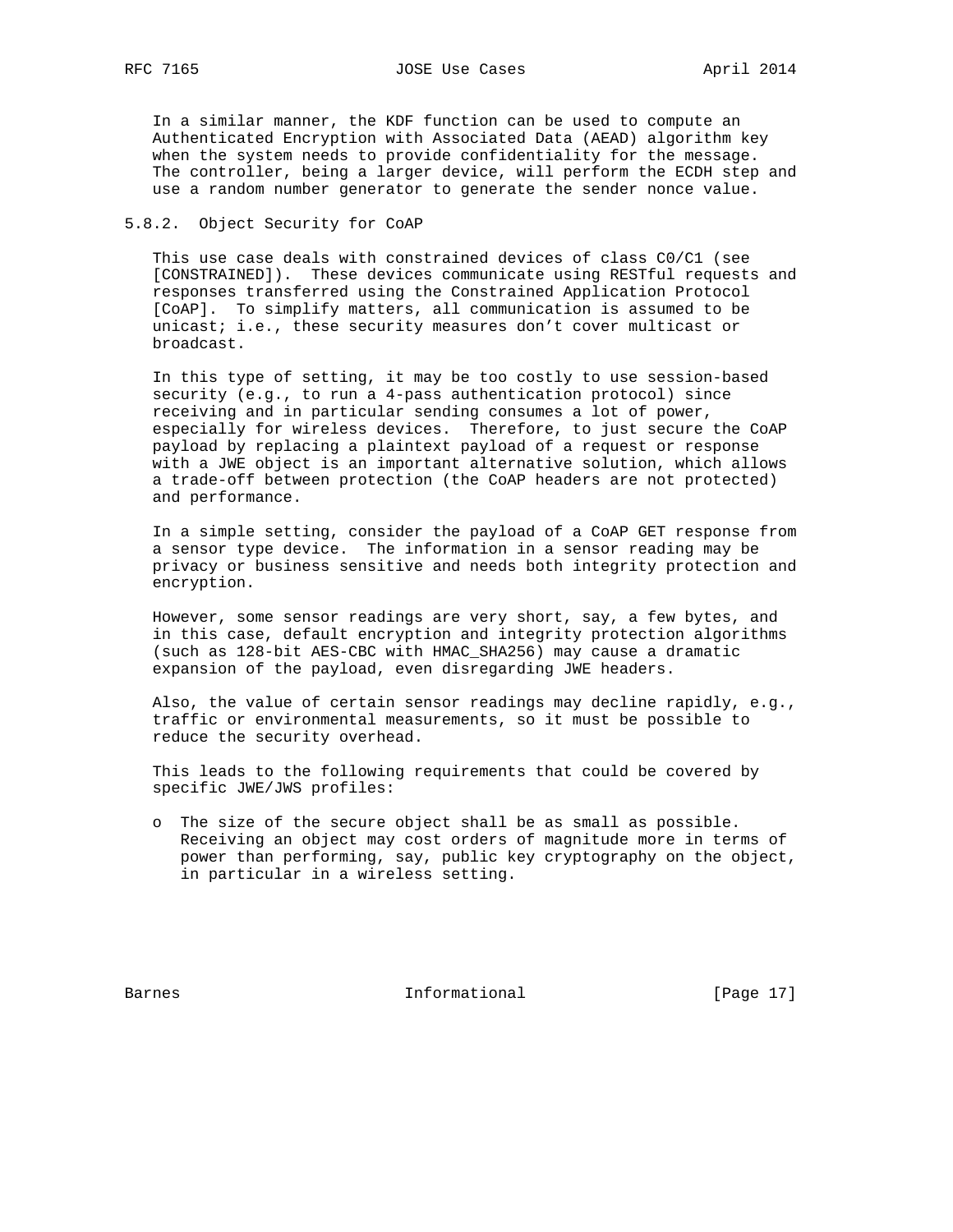- o Integrity protection: The object shall be able to support integrity protection, i.e., have a field containing a digital signature, both public key signatures and keyed MACs shall be supported.
- o Encryption: The object shall be able to support encryption as an optional addition to integrity protection. It shall be possible to exclude certain fields from encryption, which are needed before verifying integrity or decrypting the object.
- o Cipher suites: It should be possible to support a variety of cipher suites to support the constrained devices' use cases. For example:
	- \* Block ciphers with block sizes of, e.g., 96 bits, in addition to the standard 128 bits.
	- \* Modes of operation for block ciphers that do not expand the message size to a block boundary, such as AES-GCM.
	- \* Cipher suites that support combined encryption and MAC calculation (i.e., AEAD modes for block ciphers).
- 6. Requirements

 This section summarizes the requirements from the above use cases and lists further requirements not directly derived from the above use cases. There are also some constraints that are not hard requirements but that are still desirable properties for the JOSE system to have.

- 6.1. Functional Requirements
	- F1 Define formats for secure objects that provide the following security properties:
		- \* Digital signature (integrity/authentication under an asymmetric key pair)
		- \* Message authentication (integrity/authentication under a symmetric key)
		- \* Authenticated encryption
	- F2 Define a format for public keys and private keys for asymmetric cryptographic algorithms, with associated attributes, including a wrapped form for private keys.

Barnes 18 and 1992 Informational 1999 [Page 18]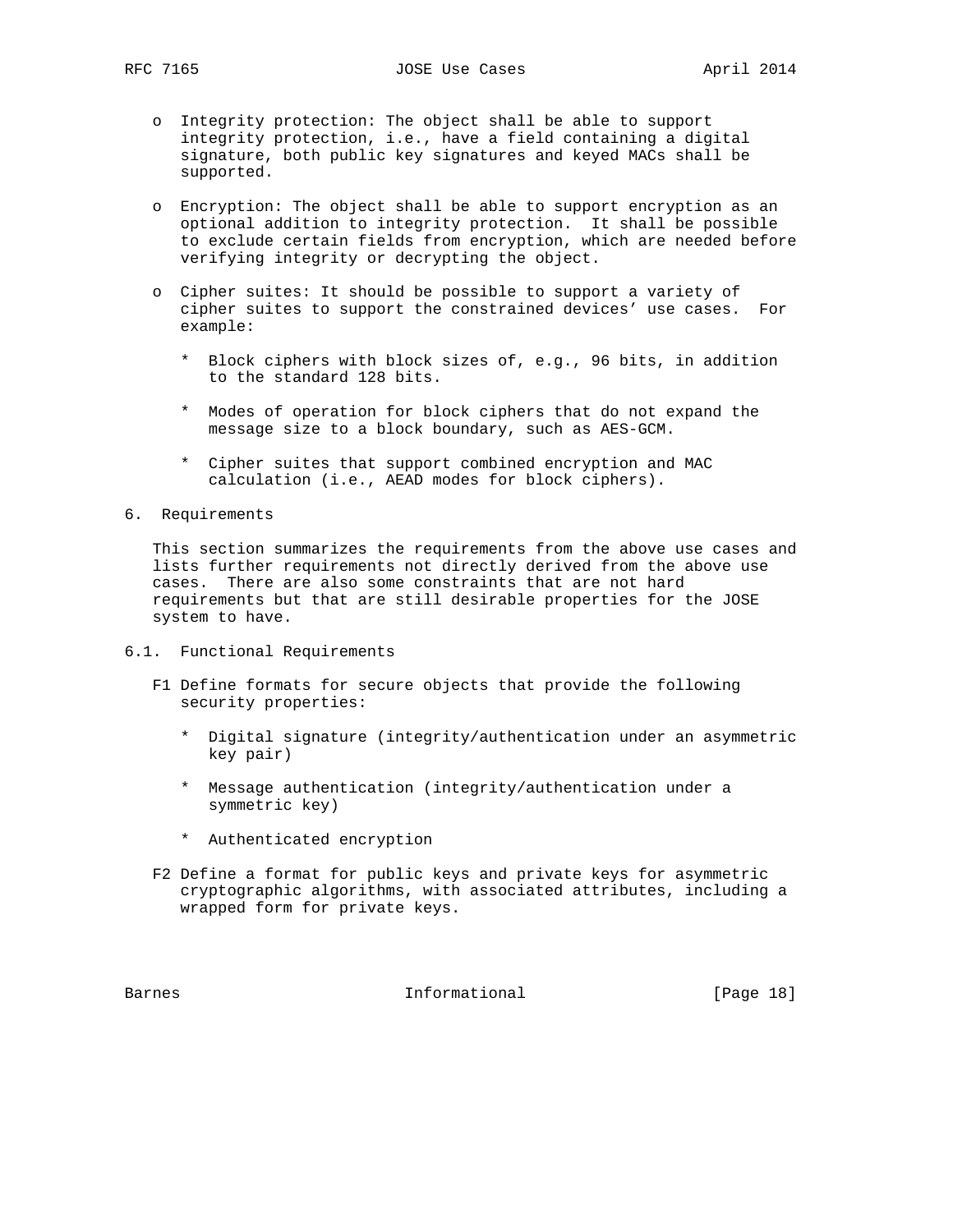- F3 Define a format for symmetric keys with associated attributes, allowing for both wrapped and unwrapped keys.
- F4 Define a JSON serialization for each of the above objects. An object in this encoding must be valid according to the JSON ABNF syntax [RFC7159].
- F5 Define a compact, URL-safe text serialization for the encrypted and signed object formats.
- F6 Allow for attributes associated to wrapped keys to be bound to them cryptographically.
- F7 Allow for wrapped keys to be separated from a secure object that uses a symmetric key. In such cases, cryptographic components of the secure object other than the wrapped key (e.g., ciphertext, MAC values) must be independent of the wrapped form of the key. For example, if an encrypted object is prepared for multiple recipients, then only the wrapped key may vary, not the ciphertext.
- F8 Do not impose more overhead than is required to meet the requirements in this document, especially when a large amount of application content is being protected.
- 6.2. Security Requirements
	- S1 Provide mechanisms to avoid repeated use of the same symmetric key for encryption or MAC computation. Instead, long-lived keys should be used only for key wrapping, not for direct encryption/ MAC. It should be possible to use any of the key management techniques provided in CMS [RFC5652]:
		- \* Key transport (wrapping for a public key)
		- \* Key encipherment (wrapping for a symmetric key)
		- \* Key agreement (wrapping for a Diffie-Hellman (DH) public key)
		- \* Password-based encryption (wrapping under a key derived from a password)
	- S2 Where long-lived symmetric keys are used directly for cryptographic operations (i.e., where requirement S1 is not met), provide deployment guidance on key management practices, such as the need to limit key lifetimes.

Barnes **Informational** [Page 19]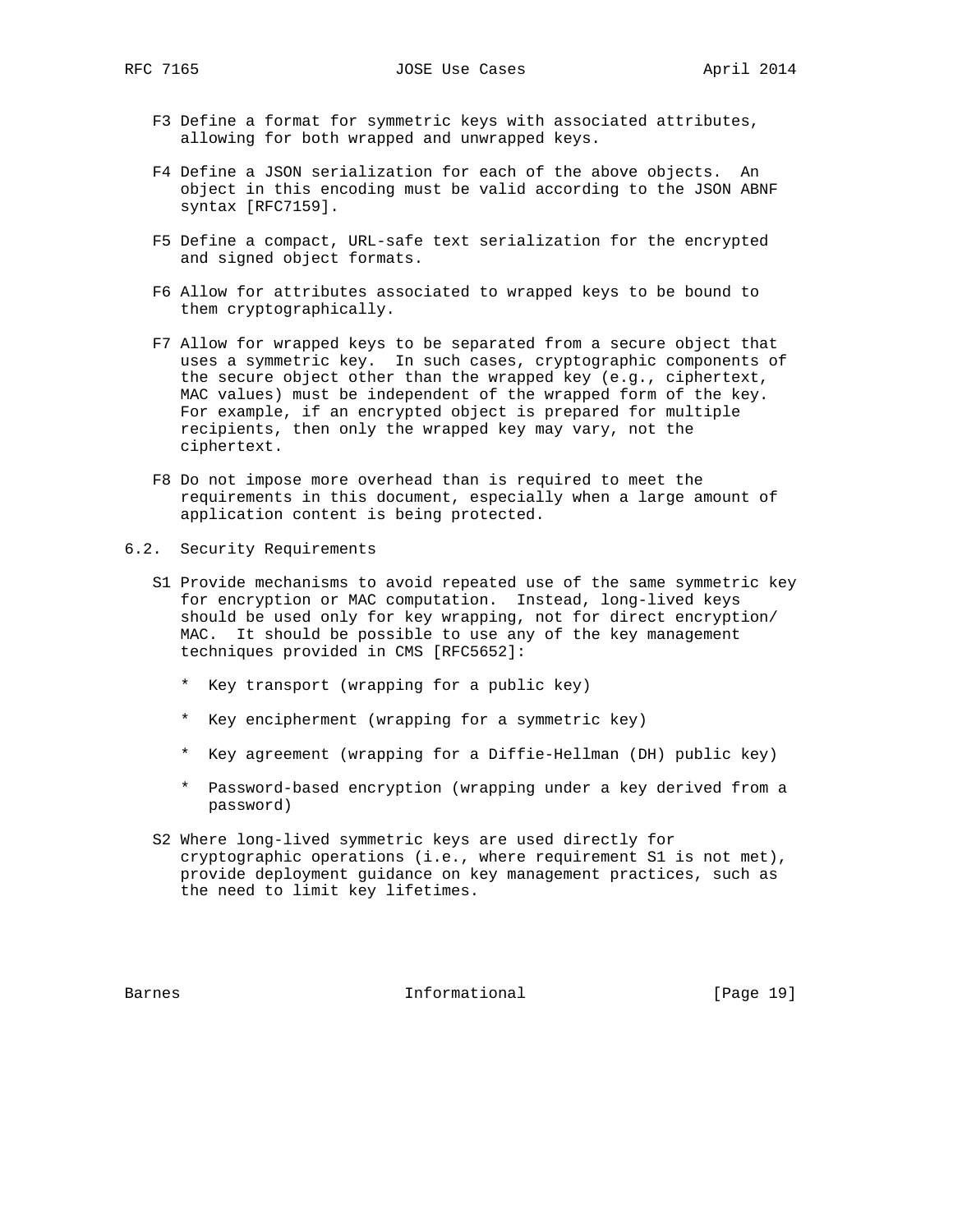- S3 Use cryptographic algorithms in a manner compatible with major validation processes. For example, if typical validation standards allow algorithm A to be used for purpose X but not purpose Y, then JOSE should not recommend using algorithm A for purpose Y.
- S4 Support operation with or without pre-negotiation. It must be possible to create or process secure objects without any configuration beyond key provisioning. If it is possible for keys to be derived from application context, it must be possible for a recipient to recognize when it does not have the appropriate key.
- 6.3. Desiderata
	- D1 Maximize compatibility with the W3C Web Crypto specifications, e.g., by coordinating with the Web Crypto working group to encourage alignment of algorithms and algorithm identifiers.
	- D2 Avoid JSON canonicalization to the extent possible. That is, all other things being equal, techniques that rely on fixing a serialization of an object (e.g., by encoding it with base64url) are preferred over those that require converting an object to a canonical form.
	- D3 Maximize the extent to which the inputs and outputs of JOSE cryptographic operations can be controlled by the applications, as opposed to involving processing specific to JOSE. This allows JOSE the flexibility to address the needs of many cryptographic protocols. For example, in some cases, it might allow JOSE objects to be translated to legacy formats such as CMS without the need for re-encryption or re-signing.
- 7. Security Considerations

 The primary focus of this document is the requirements for a JSON based secure object format. At the level of general security considerations for object-based security technologies, the security considerations for this format are the same as for CMS [RFC5652]. The primary difference between the JOSE format and CMS is that JOSE is based on JSON, which does not have a canonical representation. The lack of a canonical form means that it is difficult to determine whether two JSON objects represent the same information, which could lead to vulnerabilities in some usages of JOSE.

Barnes **Informational Informational** [Page 20]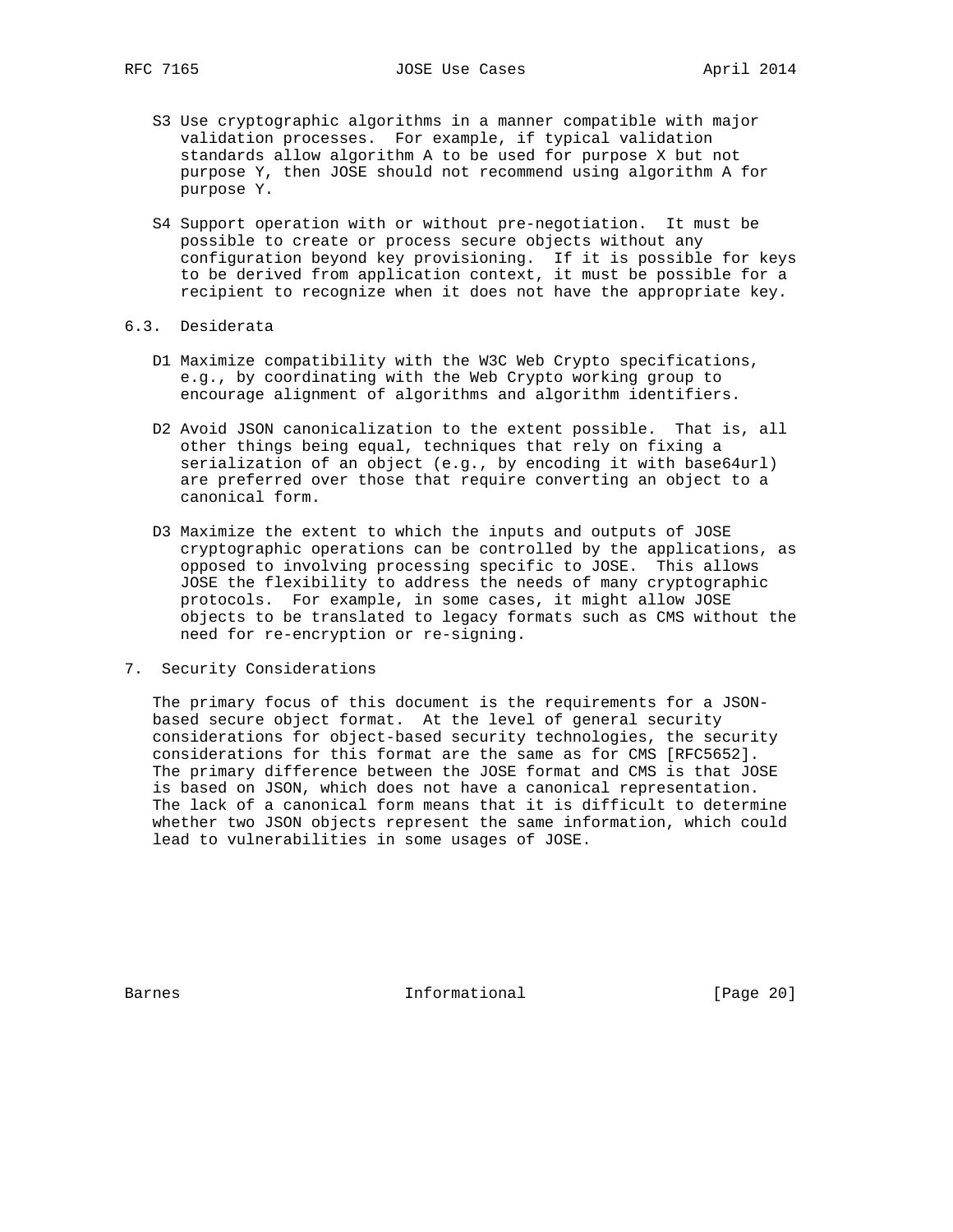# 8. References

- 8.1. Normative References
	- [RFC4949] Shirey, R., "Internet Security Glossary, Version 2", RFC 4949, August 2007.
	- [RFC5652] Housley, R., "Cryptographic Message Syntax (CMS)", STD 70, RFC 5652, September 2009.
	- [RFC6120] Saint-Andre, P., "Extensible Messaging and Presence Protocol (XMPP): Core", RFC 6120, March 2011.
	- [RFC6708] Kiesel, S., Previdi, S., Stiemerling, M., Woundy, R., and Y. Yang, "Application-Layer Traffic Optimization (ALTO) Requirements", RFC 6708, September 2012.
	- [RFC6749] Hardt, D., "The OAuth 2.0 Authorization Framework", RFC 6749, October 2012.
	- [RFC7159] Bray, T., "The JavaScript Object Notation (JSON) Data Interchange Format", RFC 7159, March 2014.
	- [W3C.REC-xml]

 Bray, T., Maler, E., Paoli, J., and C. Sperberg-McQueen, "Extensible Markup Language (XML) 1.0 (Fifth Edition)", W3C Recommendation, November 2008, <http://www.w3.org/TR/2008/REC-xml-20081126/>.

[WebCrypto]

 Dahl, D. and R. Sleevi, "Web Cryptography API", W3C Working Draft, January 2013, <http://www.w3.org/TR/2013/WD-WebCryptoAPI-20130108/>.

### 8.2. Informative References

#### [ALERT-REQ]

 Schulzrinne, H., Norreys, S., Rosen, B., and H. Tschofenig, "Requirements, Terminology and Framework for Exigent Communications", Work in Progress, March 2012.

- [ALTO] Alimi, R., Ed., Penno, R., Ed., and Y. Yang, Ed., "ALTO Protocol", Work in Progress, March 2014.
- [CAP] Botterell, A. and E. Jones, "Common Alerting Protocol, v1.1", OASIS Standard CAP-V1.1, October 2005, <http://www.oasis-open.org/committees/download.php/15135/ emergency-CAPv1.1-Corrected\_DOM.pdf>.

Barnes **Informational** [Page 21]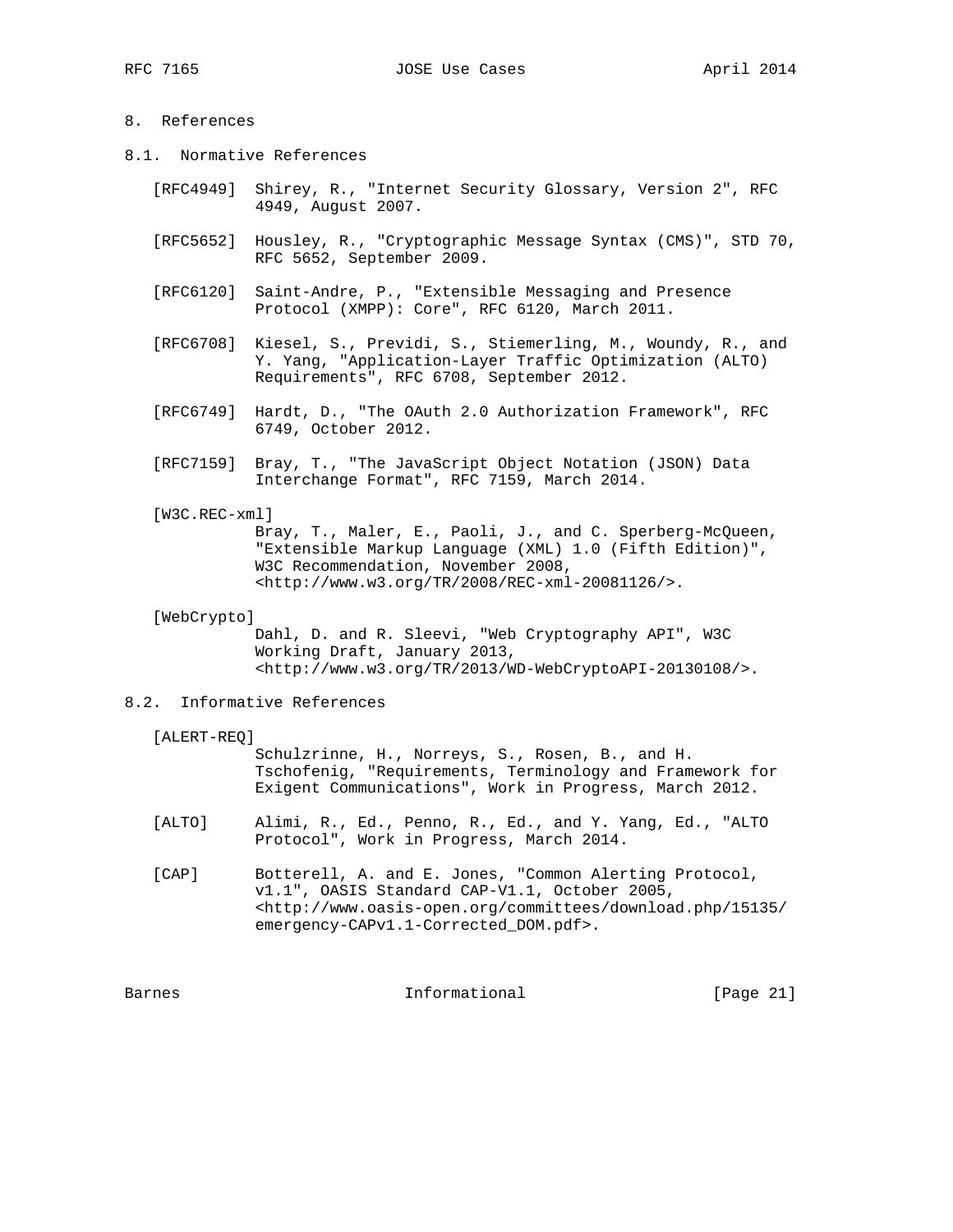- [CONSTRAINED] Bormann, C., Ersue, M., and A. Keranen, "Terminology for Constrained Node Networks", Work in Progress, March 2014.
- [CoAP] Shelby, Z., Hartke, K., and C. Bormann, "Constrained Application Protocol (CoAP)", Work in Progress, June 2013.
- [ITU.X690.2002]

 International Telecommunications Union, "Information Technology - ASN.1 encoding rules: Specification of Basic Encoding Rules (BER), Canonical Encoding Rules (CER) and Distinguished Encoding Rules (DER)", ITU-T Recommendation X.690, July 2002.

- [JWA] Jones, M., "JSON Web Algorithms (JWA)", Work in Progress, March 2014.
- [JWE] Jones, M. and J. Hildebrand, "JSON Web Encryption (JWE)", Work in Progress, March 2014.
- [JWK] Jones, M., "JSON Web Key (JWK)", Work in Progress, March 2014.
- [JWS] Jones, M., Bradley, J., and N. Sakimura, "JSON Web Signature (JWS)", Work in Progress, March 2014.
- [JWT-BEARER]

 Jones, M., Campbell, B., and C. Mortimore, "JSON Web Token (JWT) Profile for OAuth 2.0 Client Authentication and Authorization Grants", Work in Progress, March 2014.

 [JWT] Jones, M., Bradley, J., and N. Sakimura, "JSON Web Token (JWT)", Work in Progress, March 2014.

[OASIS.saml-core-2.0-os]

 Cantor, S., Kemp, J., Maler, E., and R. Philpott, "Assertions and Protocols for the OASIS Security Assertion Markup Language (SAML) V2.0", Oasis Standard, March 2005, <http://docs.oasis-open.org/security/saml/v2.0/ saml-core-2.0-os.pdf>.

[OpenID.Core]

 Bradley, J., de Medeiros, B., Jones, M., Mortimore, C., and N. Sakimura, "OpenID Connect Core 1.0", December 2013, <http://openid.net/specs/openid-connect-core-1\_0.html>.

 [Persona] Mozilla Developer Network, "Mozilla Persona", April 2013, <https://developer.mozilla.org/en-US/docs/Persona>.

Barnes 10 and 11 and 11 and 11 and 10 and 11 and 12 and 12 and 12 and 12 and 12 and 12 and 12 and 12 and 12 and 12 and 12 and 12 and 12 and 12 and 12 and 12 and 12 and 12 and 12 and 12 and 12 and 12 and 12 and 12 and 12 an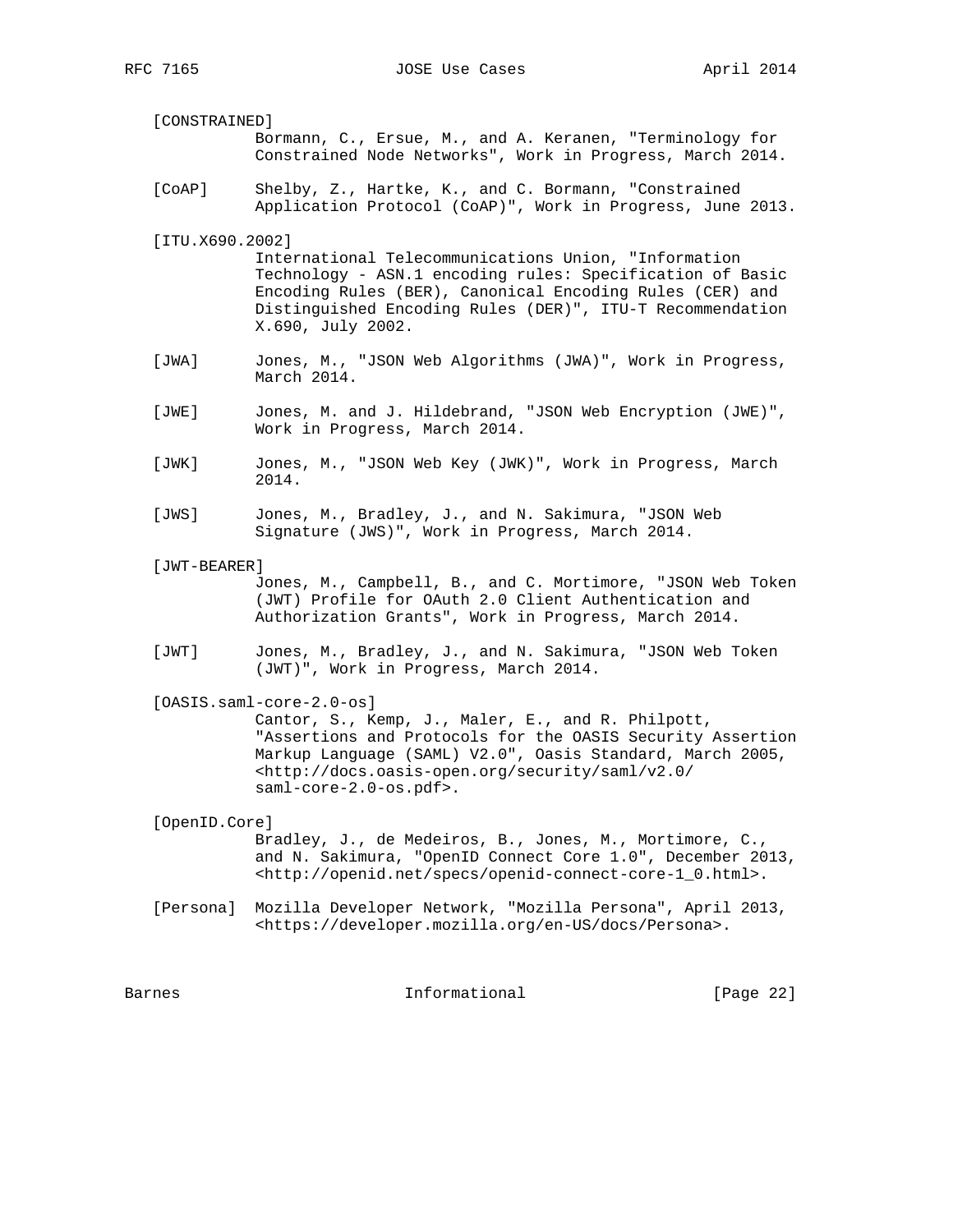- [RFC2616] Fielding, R., Gettys, J., Mogul, J., Frystyk, H., Masinter, L., Leach, P., and T. Berners-Lee, "Hypertext Transfer Protocol -- HTTP/1.1", RFC 2616, June 1999.
- [RFC2818] Rescorla, E., "HTTP Over TLS", RFC 2818, May 2000.
- [RFC3207] Hoffman, P., "SMTP Service Extension for Secure SMTP over Transport Layer Security", RFC 3207, February 2002.
- [RFC3923] Saint-Andre, P., "End-to-End Signing and Object Encryption for the Extensible Messaging and Presence Protocol (XMPP)", RFC 3923, October 2004.
- [RFC4301] Kent, S. and K. Seo, "Security Architecture for the Internet Protocol", RFC 4301, December 2005.
- [RFC4648] Josefsson, S., "The Base16, Base32, and Base64 Data Encodings", RFC 4648, October 2006.
- [RFC5246] Dierks, T. and E. Rescorla, "The Transport Layer Security (TLS) Protocol Version 1.2", RFC 5246, August 2008.
- [RFC5322] Resnick, P., Ed., "Internet Message Format", RFC 5322, October 2008.
- [RFC5751] Ramsdell, B. and S. Turner, "Secure/Multipurpose Internet Mail Extensions (S/MIME) Version 3.2 Message Specification", RFC 5751, January 2010.
- [RFC6750] Jones, M. and D. Hardt, "The OAuth 2.0 Authorization Framework: Bearer Token Usage", RFC 6750, October 2012.
- [SAML2] Campbell, B., Mortimore, C., and M. Jones, "SAML 2.0 Profile for OAuth 2.0 Client Authentication and Authorization Grants", Work in Progress, March 2014.
- [W3C.xmldsig-core] Eastlake, D., Reagle, J., and D. Solo, "XML-Signature Syntax and Processing", W3C Recommendation, June 2008,

 <http://www.w3.org/TR/2008/REC-xmldsig-core-20080610/>. [W3C.xmlenc-core]

 Eastlake, D. and J. Reagle, "XML Encryption Syntax and Processing", W3C Candidate Recommendation, December 2002, <http://www.w3.org/TR/2002/REC-xmlenc-core-20021210/>.

Barnes **Informational Informational** [Page 23]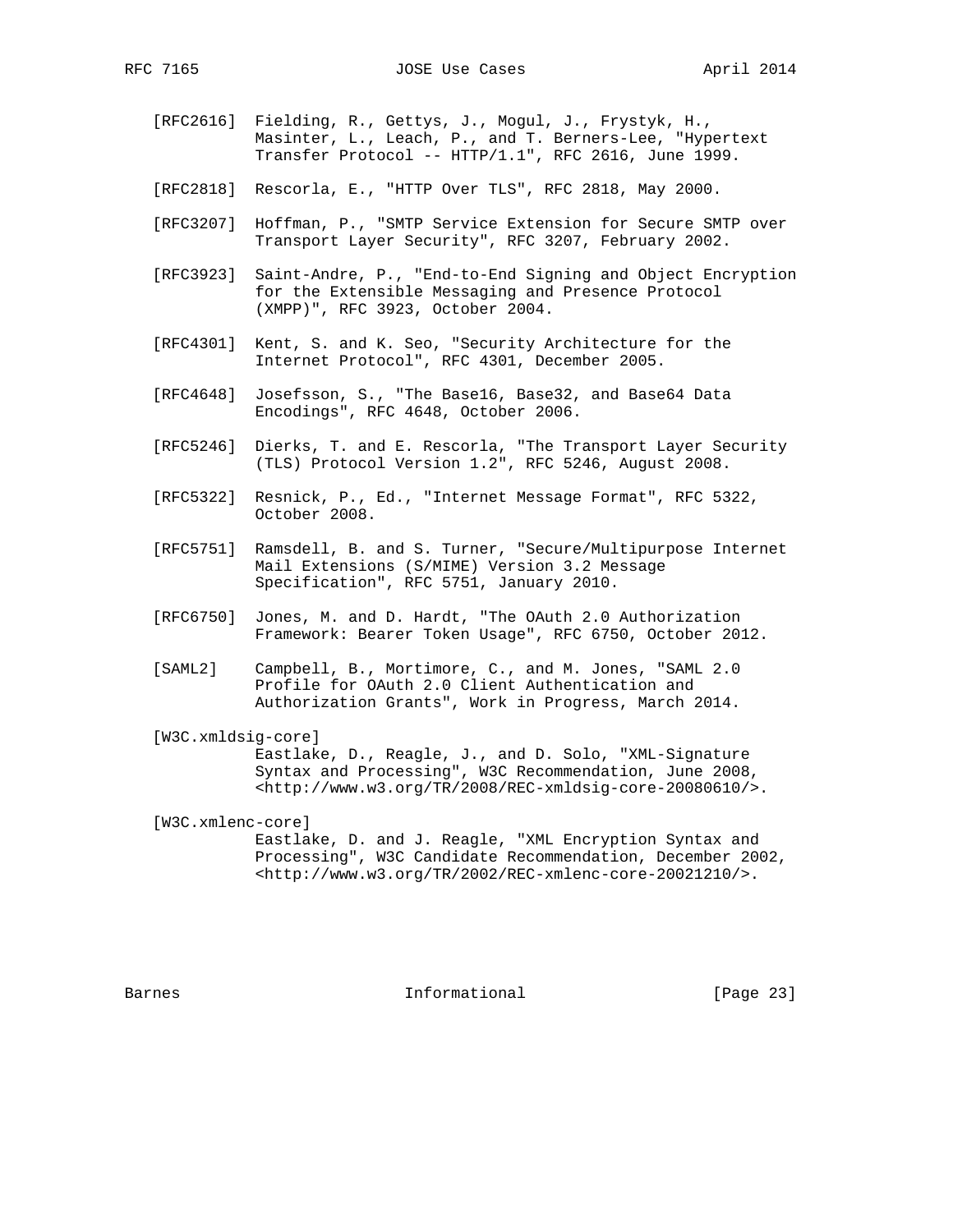[WS-Federation]

 Goodner, M., Kaler, C., McIntosh, M., and A. Nadalin, "Web Services Federation Language (WS-Federation) Version 1.2", Oasis Standard, May 2009, <http://docs.oasis-open.org/ wsfed/federation/v1.2/os/ws-federation-1.2-spec-os.html>.

 [XMPP-E2E] Miller, M., "End-to-End Object Encryption and Signatures for the Extensible Messaging and Presence Protocol (XMPP)", Work in Progress, June 2013.

Barnes 1nformational [Page 24]